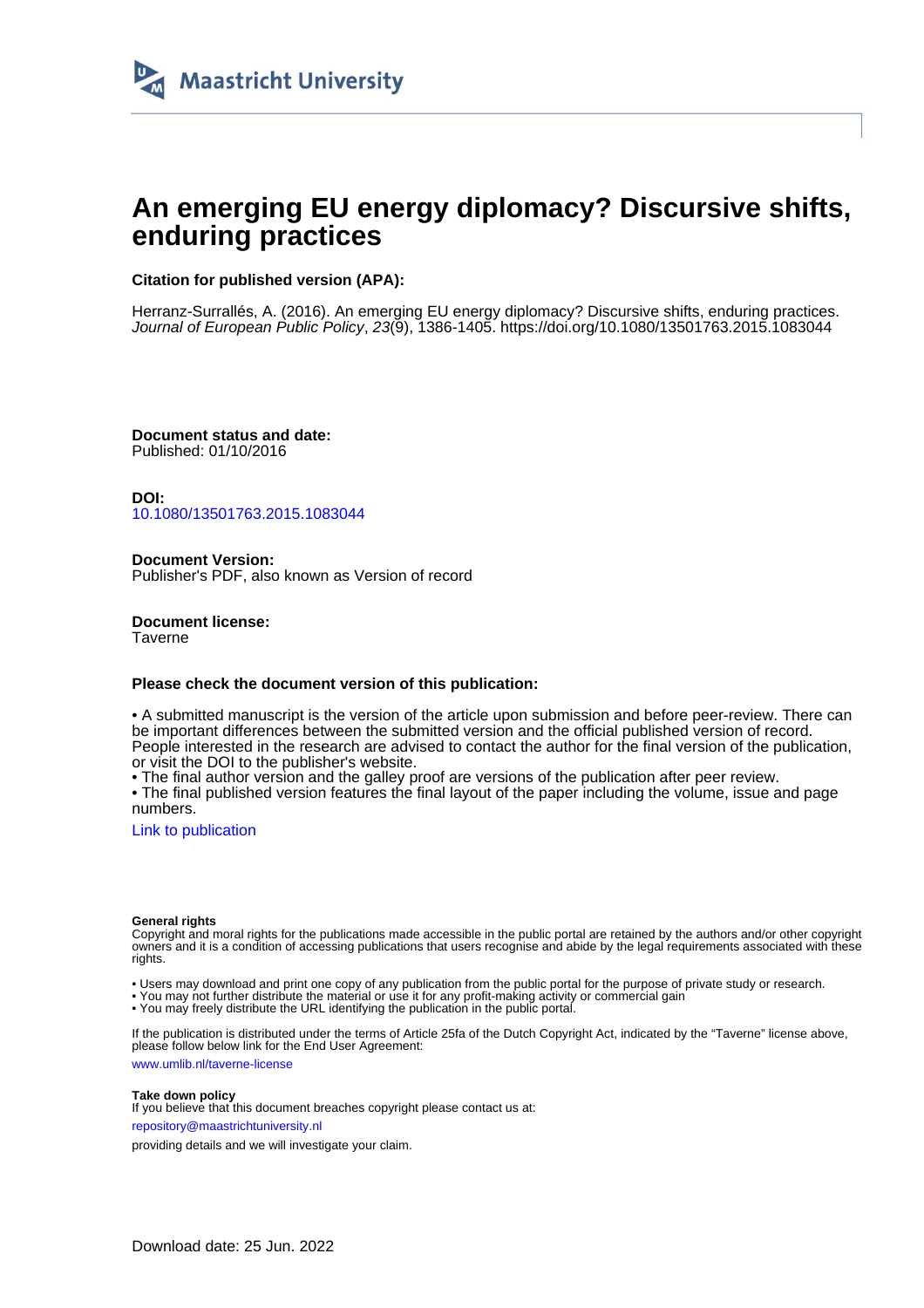

# **Journal of European Public Policy**



**ISSN: 1350-1763 (Print) 1466-4429 (Online) Journal homepage:<https://www.tandfonline.com/loi/rjpp20>**

# **An emerging EU energy diplomacy? Discursive shifts, enduring practices**

# **Anna Herranz-Surrallés**

**To cite this article:** Anna Herranz-Surrallés (2016) An emerging EU energy diplomacy? Discursive shifts, enduring practices, Journal of European Public Policy, 23:9, 1386-1405, DOI: [10.1080/13501763.2015.1083044](https://www.tandfonline.com/action/showCitFormats?doi=10.1080/13501763.2015.1083044)

**To link to this article:** <https://doi.org/10.1080/13501763.2015.1083044>



Published online: 23 Sep 2015.



 $\overrightarrow{S}$  [Submit your article to this journal](https://www.tandfonline.com/action/authorSubmission?journalCode=rjpp20&show=instructions)  $\overrightarrow{S}$ 

**III** Article views: 2569



[View related articles](https://www.tandfonline.com/doi/mlt/10.1080/13501763.2015.1083044)  $\mathbb{Z}$ 



[View Crossmark data](http://crossmark.crossref.org/dialog/?doi=10.1080/13501763.2015.1083044&domain=pdf&date_stamp=2015-09-23) $\mathbb{Z}$ 

[Citing articles: 31 View citing articles](https://www.tandfonline.com/doi/citedby/10.1080/13501763.2015.1083044#tabModule)  $\mathbb{Z}$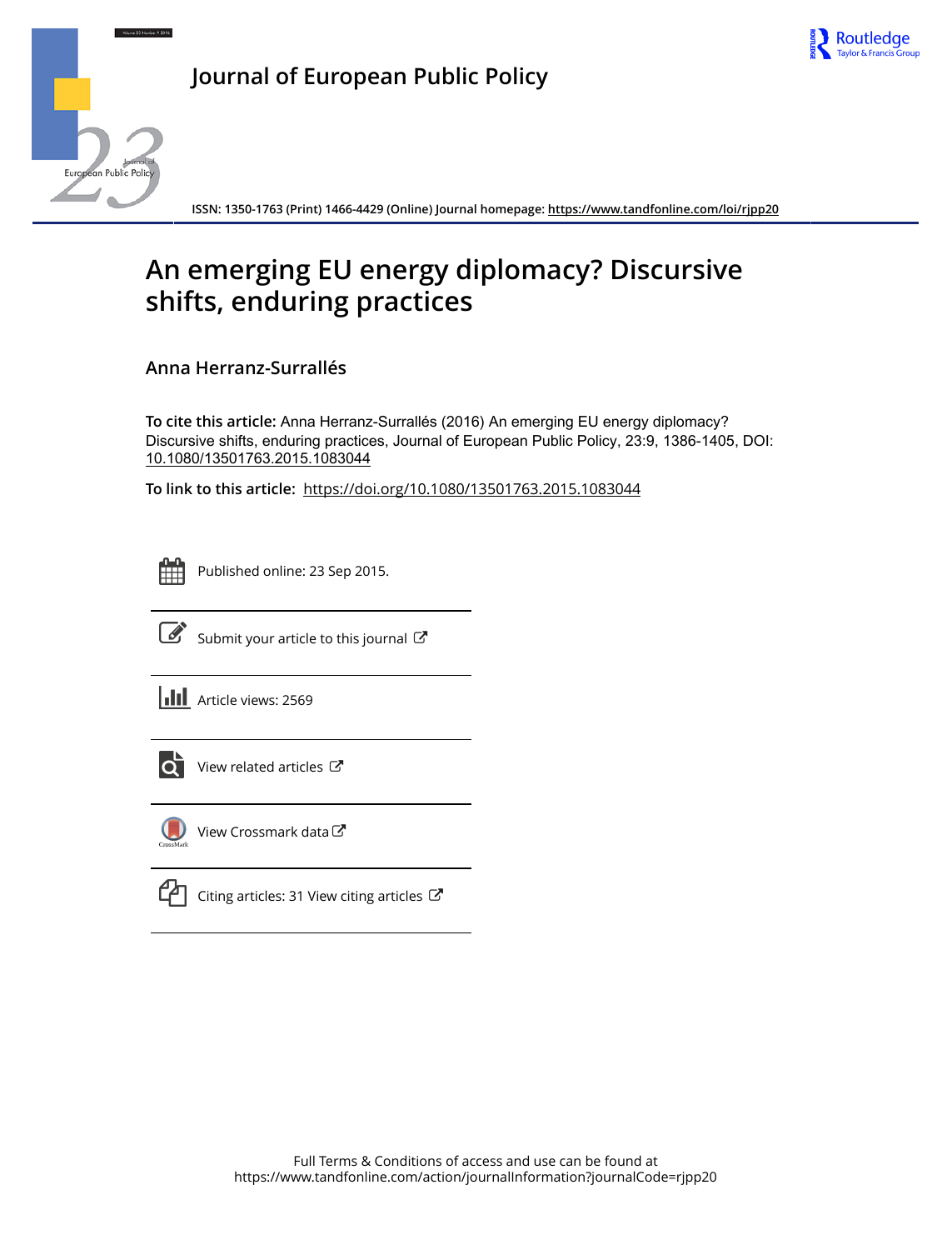# An emerging EU energy diplomacy? Discursive shifts, enduring practices

Anna Herranz-Surrallés

ABSTRACT The European Union's (EU) external energy policy has been steadily taking shape since the mid-2000s. EU authorities appear to have even taken on functions that could be classified as 'energy diplomacy', i.e., the use of foreign policy means to secure access to foreign energy supplies. With the aim of gauging and accounting for these developments, this article undertakes a double analytical move, one conceptual and one theoretical. Conceptually, it distinguishes between *energy governance* and *energy diplomacy* as tools for better comprehending the type and scope of policy change. Theoretically, it draws on *discursive institutionalism* to examine how and why policies change (or endure) by looking at the role of ideas in two dimensions of social action that are not often analysed side by side: policy *discourses* and policy *practices*. The article illustrates the practical relevance of this distinction through empirically examining the EU's promotion of diversification of natural gas supplies.

KEY WORDS Energy policy; EU external relations; discursive institutionalism diplomacy; governance; practices.

## INTRODUCTION

The term *energy diplomacy* has been used in the scholarly literature to refer to the various forms of state power used to secure access to foreign energy supplies, and to promote government-to-government co-operation in the energy sector (Goldthau [2010:](#page-20-0) 25). This notion, often used to describe the close intermeshing of foreign policy and energy policy in cases such as China, Russia or the United States, has been rarely used in connection to the European Union (EU). This may not be surprising given that energy policy is one of the areas that has been most resistant to European integration, particularly when it comes to security of supply (Buchan [2009](#page-19-0): 79ff). Moreover, EU energy policy was designed around a liberal model in which energy supplies were approached as 'a matter for private companies rather than government command' (Youngs [2011](#page-21-0): 51). Consequently, also in its external energy relations, the EU typically aimed to create a common regulatory space with other regions (Prange-Gstöhl [2009](#page-21-0)), rather than directly involving itself in pursuing bilateral energy deals or infrastructure projects. In scholarly terms, EU external energy policy has thus been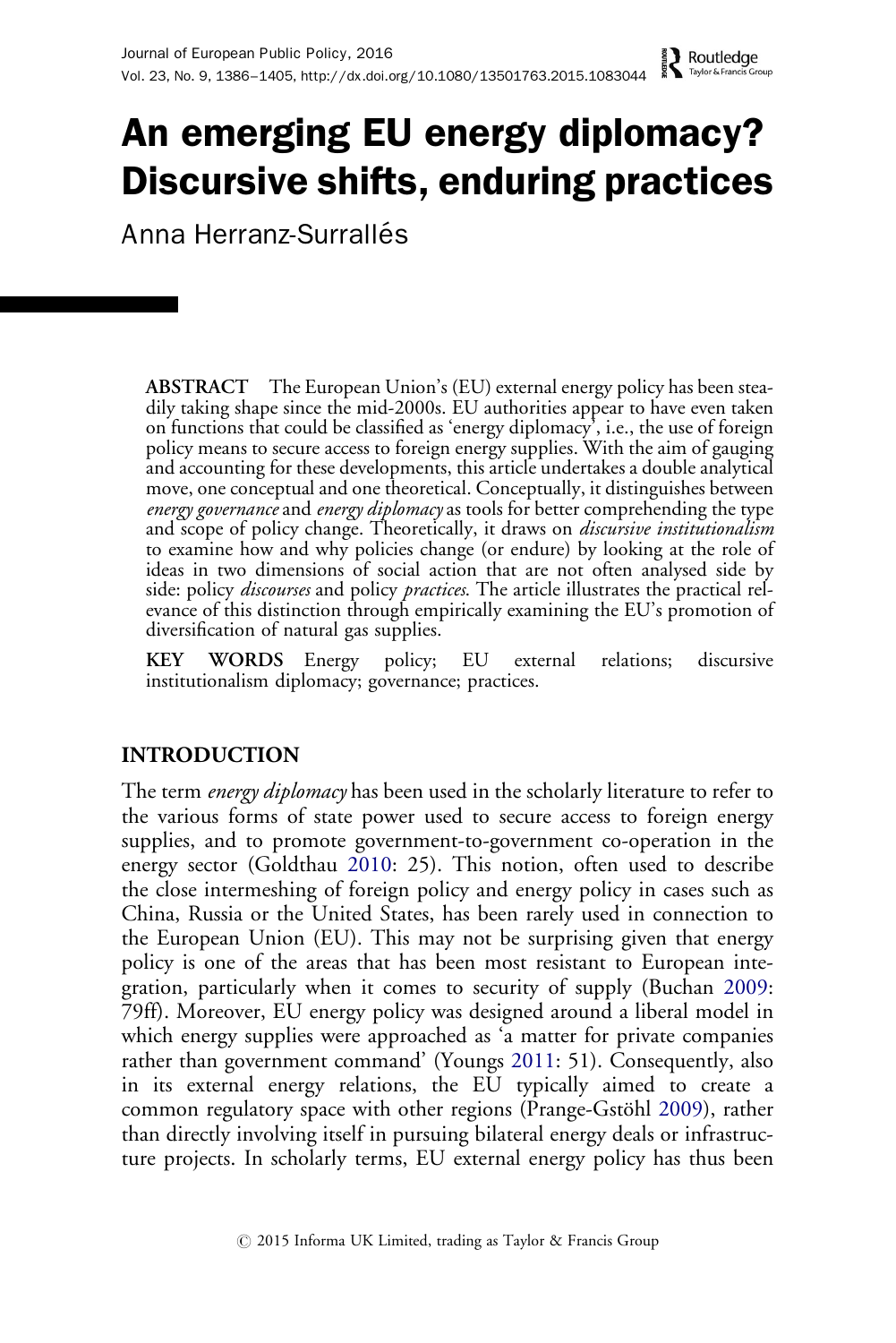conceptualized as external energy governance (Lavenex [2004](#page-20-0); Padgett [2009\)](#page-21-0), rather than *energy diplomacy*.

However, since the late 2000s the EU has progressively taken on a broader role in external energy relations in a way that departs from the traditional instruments of external energy governance. One of the most glaring expressions of this is the EU's direct involvement in promoting external infrastructure projects to diversify gas supply routes such as the multi-pipeline concept of the *Southern Corridor*. However, the scholarly interpretation of these recent developments has been diverse. In terms of policy substance, some have regarded the EU's assumption of a more geopolitical stance as a sign of the gradual erosion of its market-liberal energy paradigm (Kuzemko [2014](#page-20-0)). Conversely, others have argued that EU external energy policy is firmly rooted in ideas and the instruments of liberal energy governance (Abbasov [2014\)](#page-18-0). Similarly, in terms of the degree of integration, for some authors the recent changes reflect a process of 'incremental Europeanization of key dimensions of energy security' (Youngs [2011](#page-21-0): 41), while for others energy security is expected to remain a 'low-Europeanization policy space' (Escribano et al. [2011](#page-19-0): 213).

In view of this diversity of interpretations, this article aims to assess to what extent the EU is taking on the functions of energy diplomacy and, if so, to contribute to explaining those developments. To that aim, the article advances the conceptual distinction between *energy diplomacy* and energy governance as a tool for better comprehending the degree of policy change undergoing EU external energy policy. Theoretically, it builds on discursive institutionalism (Schmidt [2008,](#page-21-0) [2010\)](#page-21-0) to examine how and why policies change (or endure) by looking at the role of ideas in two dimensions of social action that are not often analysed side by side: policy discourses and policy practices (cf. Neumann [2002](#page-21-0)). Empirically, the article examines EU debates on energy security since the early 2000s as well as the implementation of new instruments to promote the diversification of gas supplies. Through this bi-dimensional approach, this article argues that external energy policy is undergoing a layered policy shift characterized by a marked change in the overarching terms of policy discourse and substantial policy innovation, but notable continuity at the level of policy practices. While the assessment of the results of the EU's external diversification efforts is beyond the scope of this article, the analysis suggests that the particular mixture of energy governance and energy diplomacy emerging in this policy field is, for better or for worse, part of the explanation for its moot success.

This article is structured as follows. The first section spells out the distinction between energy governance and energy diplomacy, and discusses the limitations in the existing literature on the topic. The second section presents the theoretical approach. The third and fourth sections set out the empirical analysis addressing, in turn, the evolution of the EU policy discourse on energy security and the policy practices underpinning new external diversification instruments. The final section concludes by discussing the practical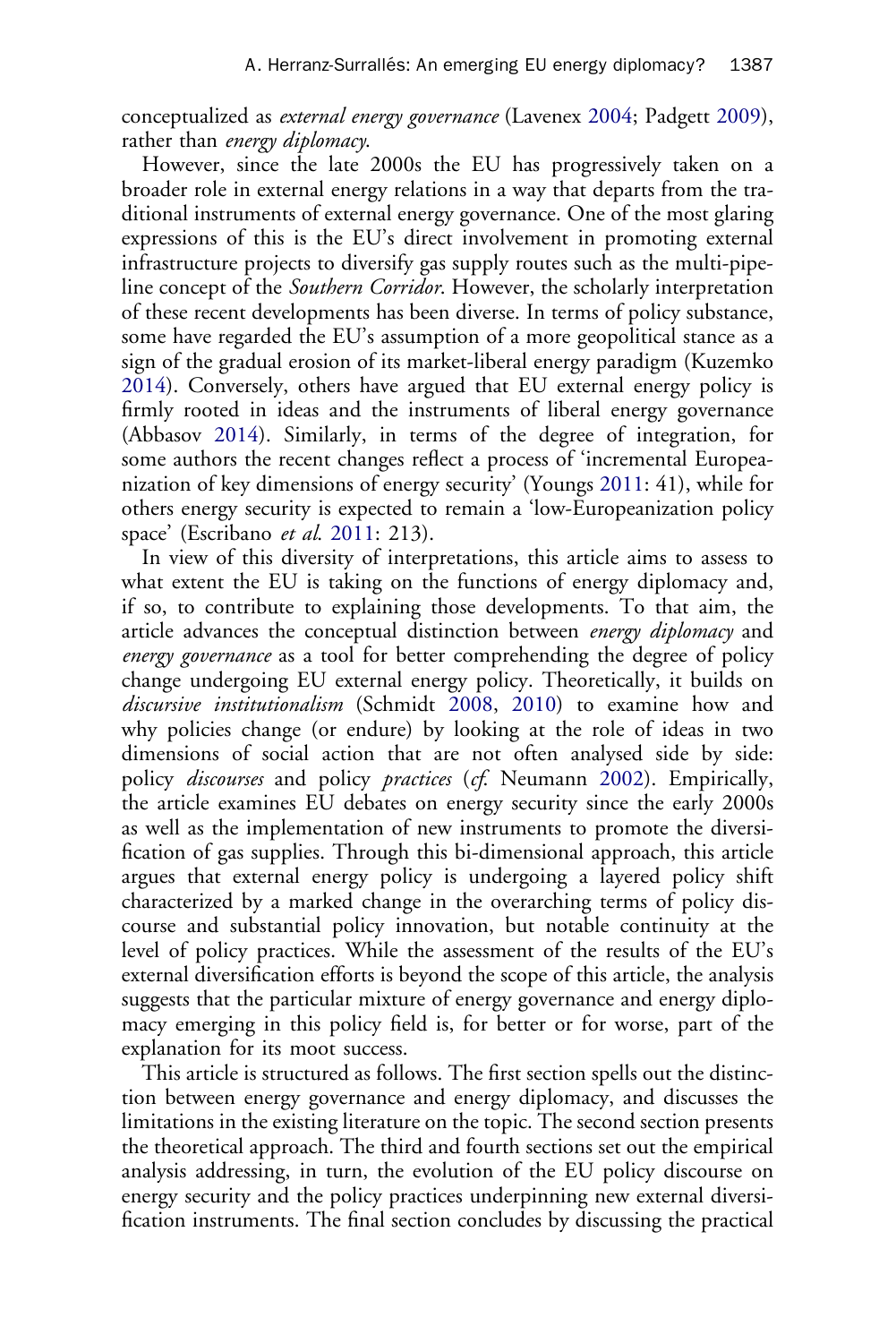implications of the EU's particular 'third way' of conducting external energy relations, as well as the theoretical implications for studying policy change.

### ENERGY GOVERNANCE AND ENERGY DIPLOMACY: TOWARDS A 'PARADIGM SHIFT' IN EU EXTERNAL ENERGY POLICY?

This section aims to set the parameters to assess whether the EU is taking on functions of energy diplomacy, and to gauge the significance of any change compared to the previous policy, here characterized as (external) energy governance. A useful analytical tool for this conceptualization is the classical notion of policy paradigm, understood as 'a framework of ideas and standards that specifies not only the *goals* of policy and kind of *instruments* that can be used to attain them, but also the very *nature of the problems* they are meant to be addressing' (Hall [1993:](#page-20-0) 279, emphases added). This section discusses energy governance and energy diplomacy as modes of external relations emerging from different energy policy paradigms (see [Table 1\)](#page-5-0). While these modes are taken here as ideal types, acknowledging that elements of both have long been present in Europe, this section argues that recent developments seem to be changing the established 'policy mix', and the division of labour between the EU and its member states.

Seen from a paradigmatic lens, EU energy policy typically has been described as following a *market paradigm*. The gradual involvement of EU institutions in energy matters since the early 1990s has been related to the ascending neoliberal ideas informing the Single Market Programme, which gave a new boost to competition policy and the idea of a 'regulatory state' at the EU level (McGowan [1989](#page-20-0): 547). More recently, the second and third 'energy packages' (2003 and 2009 respectively) were also boosted by the revitalization of the 2000 Lisbon Agenda, which placed 'consumer sovereignty' at the core of the EU idea of societal welfare (Eikeland [2011](#page-19-0): 257). EU energy policy was thus born with the main *goal* of eliminating the barriers to free and fair competition in the energy markets. The idea of energy security underpinning this policy goal is that a liberalized and de-monopolized energy sector is the best guarantee for efficient and reliable supplies. The *problem* is therefore not energy dependence *per se*, but the lack of a well-functioning market regulatory regime with producing and transit countries. In its external energy policy, the EU has thus sought to bring third countries closer to its energy governance standards via a variety of *instruments*, ranging from full-blown institutions such as the Energy Community, to the support of trans-governmental exchanges via frameworks such as the Euro-Mediterranean Association of Regulators. Therefore, EU external energy policy has been described as a form of *external governance*, namely the extension of the Union's *acquis communautaire* beyond the member states (Lavenex [2004:](#page-20-0) 681).

The characterization of the EU energy policy paradigm becomes certainly more difficult when adding the member states to the analysis. Being a shared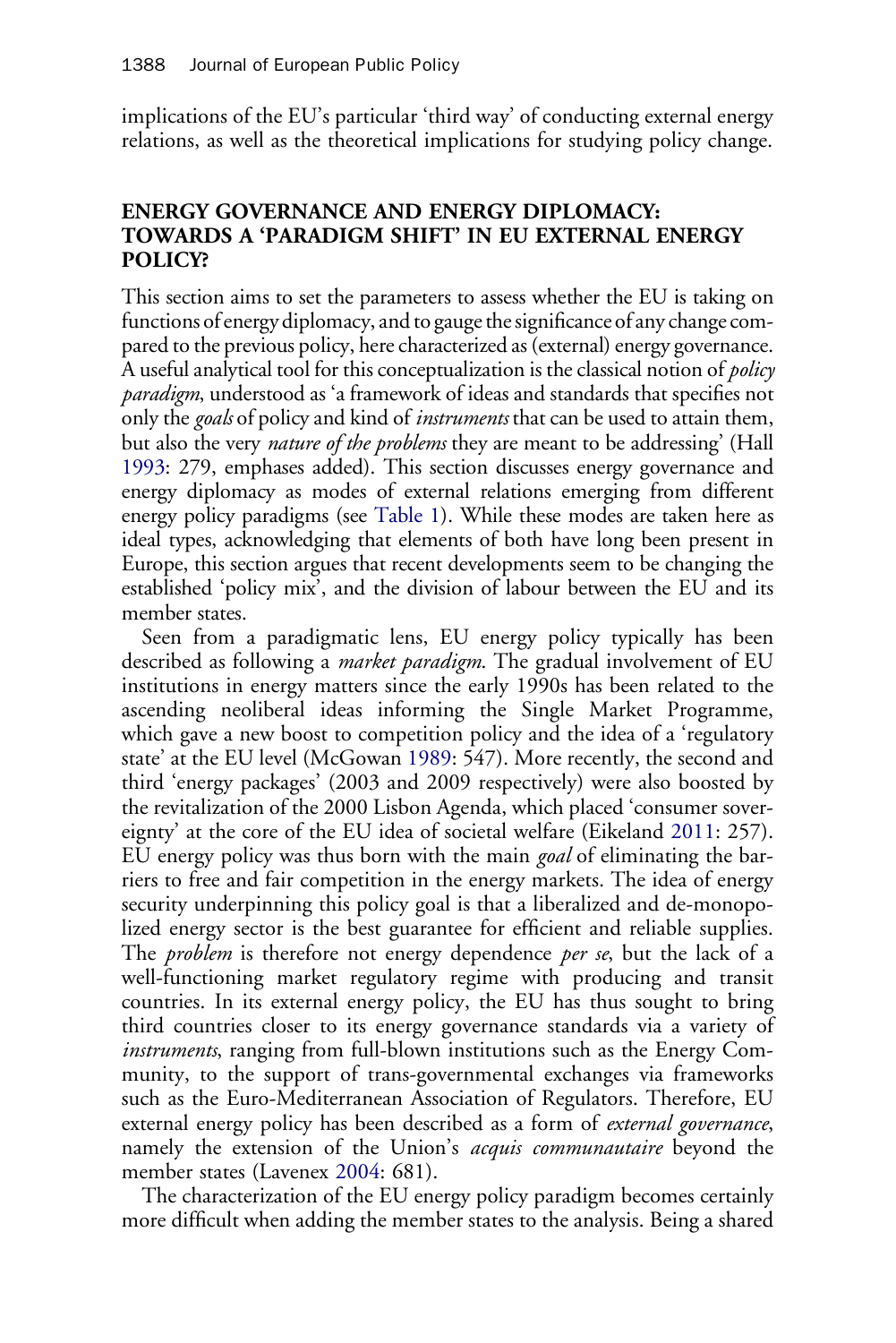|                    | Energy governance                                                                                                                                                               | Energy diplomacy                                                                                                                                                                                                                                                   |
|--------------------|---------------------------------------------------------------------------------------------------------------------------------------------------------------------------------|--------------------------------------------------------------------------------------------------------------------------------------------------------------------------------------------------------------------------------------------------------------------|
| Problem definition | Energy security as an<br>economic problem<br>Lack of transparency and<br>regulatory gaps; market<br>failures                                                                    | Energy security as a<br>(geo)political problem<br>Over-reliance on markets;<br>lack of strategic vision                                                                                                                                                            |
| Policy goals       | Promote economic<br>competitiveness; defend<br>consumer sovereignty<br>Ensure energy supplies<br>through guaranteeing<br>highly functional energy<br>markets                    | Promote national interest;<br>defend political<br>sovereignty (unity/<br>solidarity, in international<br>institutions or alliances)<br>Ensure energy supplies<br>through strategic<br>diversification and<br>maintaining political trust<br>with foreign suppliers |
| Policy instruments | Multilateral institutions and<br>frameworks to promote<br>regulatory harmonization<br>(Dis)incentives to induce<br>third countries to adopt<br>liberal market energy<br>reforms | Bilateral intergovernmental<br>agreements (IGAs) in<br>energy based on particular<br>terms<br>Political, legal, and<br>economic tools to back<br>strategic energy<br>infrastructure projects or<br>commercial agreements                                           |
| Policy competences | Regulators, trans-<br>governmental networks,<br>energy companies, and<br>public authorities (mainly<br>from economic and energy<br>sectoral departments)                        | Public authorities (including<br>high-level political<br>representatives and<br>foreign affairs officials);<br>energy companies (often<br>state-owned)                                                                                                             |

<span id="page-5-0"></span>Table 1 Conceptualization of external energy governance and energy diplomacy

Note: For a similar analytical choice complementing the policy elements of Hall's (1993: 279) definition of policy paradigm with a fourth category to capture the institutional expression of the paradigm, see Kern et al. [\(2014](#page-20-0)).

competence, the member states keep core prerogatives, among others, determining the sources and structure of their energy supplies (Art. 194.2 TFEU). While the European Commission and some likeminded states have pressed for EU-level market solutions, other member states have adhered to a *public* control paradigm, which emphasizes the strategic character of energy and the idea that state intervention is needed to meet 'public obligations' such as security of supply (McGowan [1989:](#page-20-0) 547). From this perspective, energy dependence needs to be addressed as a potential (geo)political problem. The goals of defending national economic interest and political autonomy have justified the protection of energy companies (the so-called national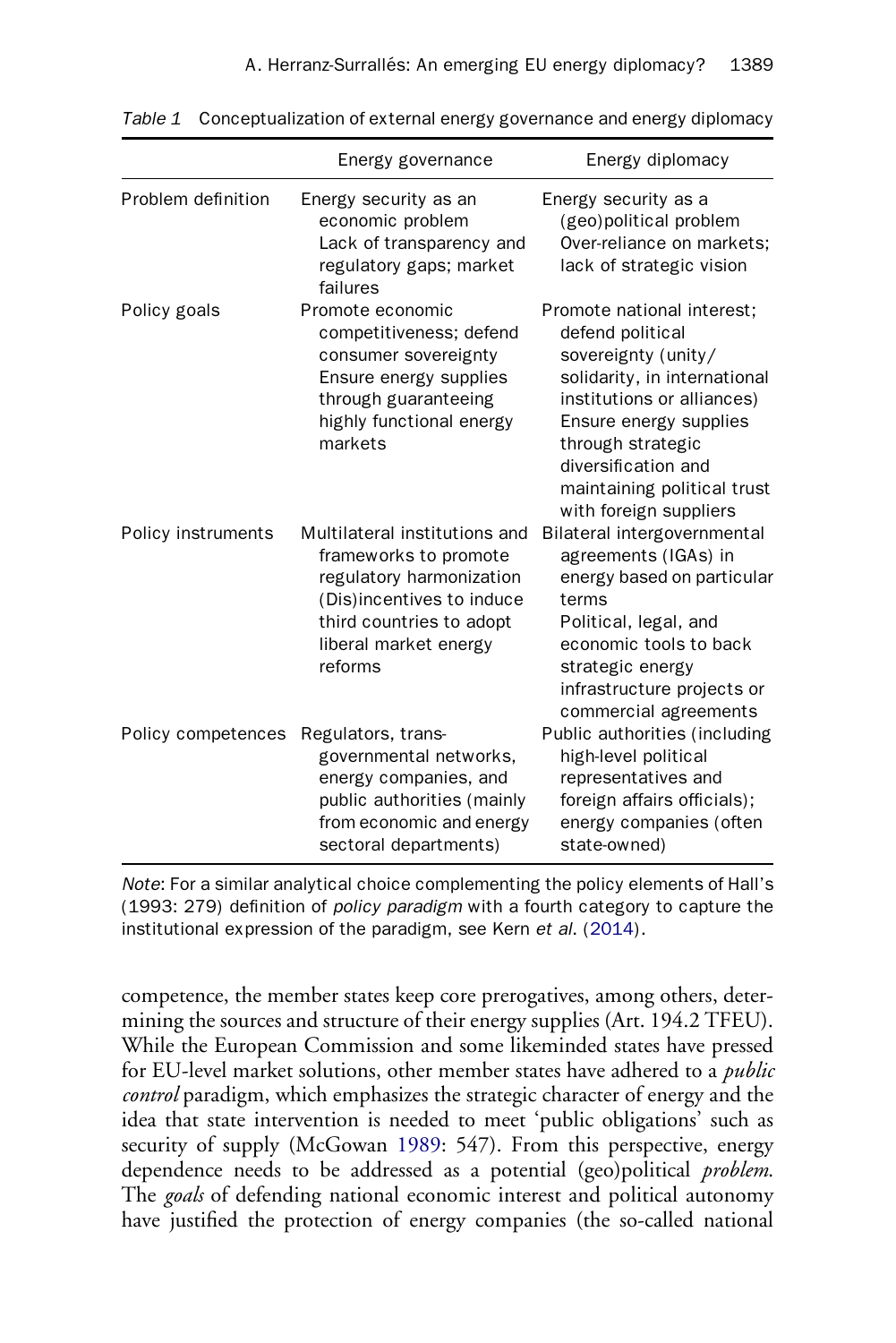champions) and the instruments of energy diplomacy, such as the political flanking of long-term bilateral agreements with producing countries (Youngs [2011:](#page-21-0) 49ff). To a greater or lesser extent, therefore, *national* energy diplomacy has also been a defining trait of external energy relations in and beyond Europe.

However, EU external energy policy has been changing quickly in the last few years. In the context of growing energy dependence and deterioration in political relations with Russia, experts have noted that new 'geopolitical ideas' have been on the rise among European policy-makers (Kuzemko [2014:](#page-20-0) 64ff), while '"market purists" are in full retreat' (Youngs [2011](#page-21-0): 54).<sup>[1](#page-18-0)</sup> In this light, the Nabucco pipeline has been regarded as 'a clear political rather than a purely commercial undertaking' (Ibid.: 55; Baev and Overland [2010\)](#page-18-0) and some of the policy initiatives aimed at giving an edge to this EU flagship project could be easily classified as instances of *EU-level energy diplomacy*. How, then, to gauge and account for these developments? As the remainder of this section spells out, most frequent theoretical approaches employed in examining EU external energy policy have so far not provided a clear answer.

On one hand, intergovernmentalist and institutionalist approaches have generally neglected the possibility of an emerging EU-level energy diplomacy, albeit for different reasons. Studies inspired in intergovernmentalist premises have typically stressed the lack of integration in EU external energy policy against the backdrop of persistent divisions between its member states, which are in turn the result of relatively immutable factors such as size, geography, energy mix, degree of energy dependence or longestablished political relations with foreign suppliers (Baumann and Simmerl [2011](#page-19-0); Schmidt-Felzmann [2011\)](#page-21-0). In turn, institutionalist studies have seen more room for the development of an EU external energy policy, but mostly along the lines of external energy governance. That is to say, these approaches have focused on internal–external path dependencies in the sense that the development of the internal energy market generates pressures to extend these rules abroad (Lavenex [2004;](#page-20-0) Mayer [2008\)](#page-20-0).

On the other hand, geo-economic and constructivist perspectives have found less change towards EU energy diplomacy than we would expect from the changing material or discursive contexts respectively. Geo-economic perspectives predict a clearer shift towards a so-called 'regions and empires' scenario (Correlijé and Van der Linde [2006](#page-19-0)). That is, the tightening of global energy markets during the 2000s and the resulting reinforcement of the position of producer countries are factors that are considered to demand bolder intervention by the EU in energy security matters than is actually the case in practice (Umbach [2010\)](#page-21-0). Similarly, *constructivist* analyses, drawing mostly on securitization theory, have described the growing tendency to frame energy dependency as a geopolitical risk, but have not found full securitization dynamics leading to the fast adoption of exceptional measures at EU level (McGowan [2011](#page-20-0); Natorski and Herranz-Surrallés [2008\)](#page-20-0).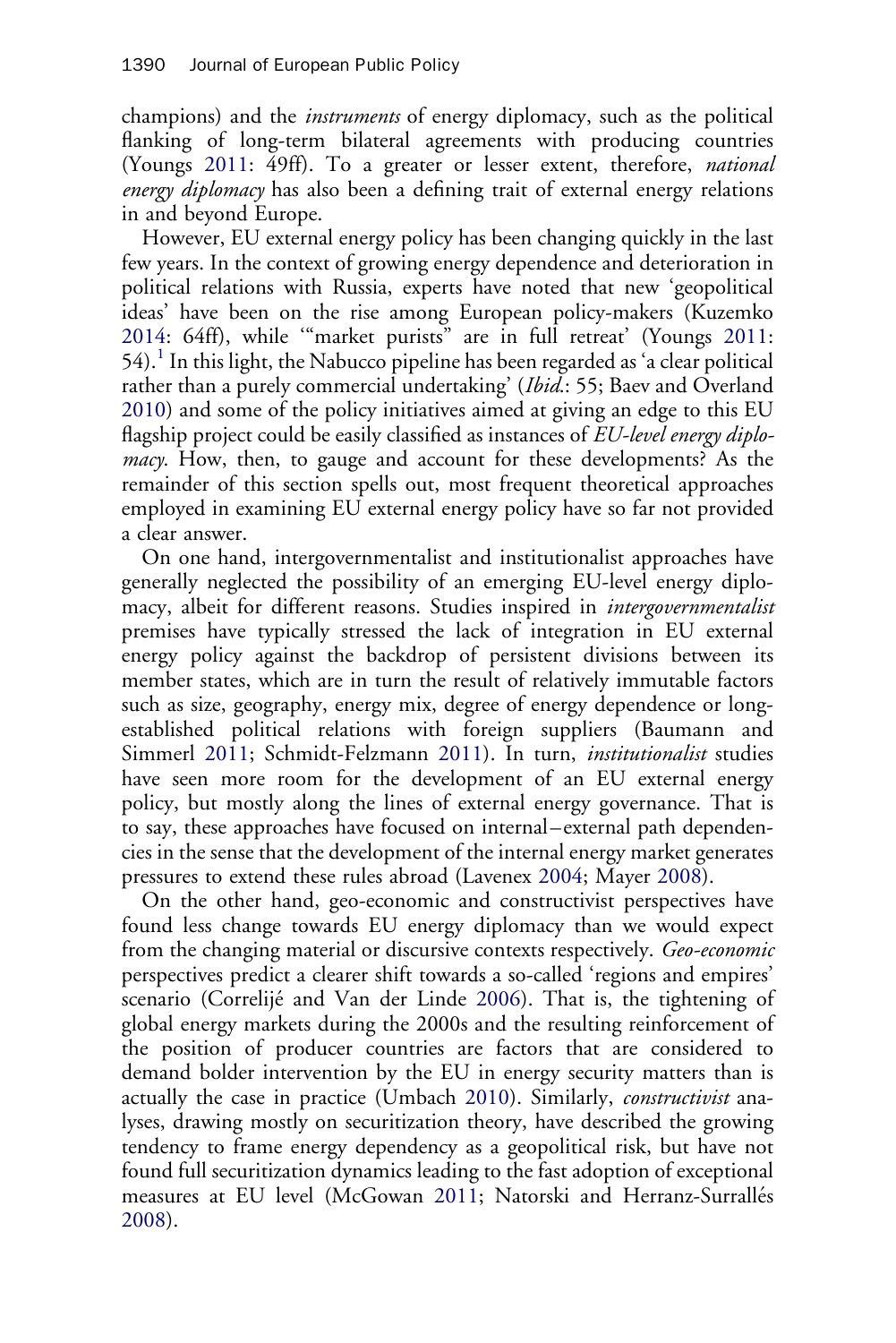Finally, recent studies examining the EU and/or member states' energy policies directly through the prism of *policy paradigms* provide a mixed picture. Whereas most studies concur in diagnosing the erosion of marketliberal ideas, they offer different interpretations as to the degree and nature of the change. For example, Helm ([2005\)](#page-20-0) claimed that a 'paradigm shift' had taken place in many corners of the globe, but that the actual policy consequences had not yet materialized. Kern et al. ([2014\)](#page-20-0) also identify a paradigm change in energy policy in the United Kingdom, even though towards a less coherent one. Recent studies on EU external energy policy in this journal have also pointed out growing complexity, but reaching partially different conclusions. While Kuzemko [\(2014](#page-20-0)) finds a multiplication of policy *narratives* challenging the market-liberal one, Goldthau and Sitter ([2014\)](#page-20-0) find a growing mix of 'liberal' and 'illiberal' *instruments*, but predominance of the liberal goals. Building on these studies, the next section argues that constructivist variants of institutionalism can be further fine-tuned to unravel this complexity and account for it.

#### ANALYSING POLICY CHANGE (AND CONTINUITY): DISCOURSE AND PRACTICE THROUGH DISCURSIVE INSTITUTIONALISM

The literature on policy paradigms emerged in the late 1980s with a trend that sought to emphasize 'the influence of ideas, general precepts and representations', which had generally been neglected in policy analysis (Surel [2000](#page-21-0): 495–6). The focus on ideas and discourse was also furthered within the institutionalist tradition as a way to overcome the difficulties of newinstitutionalist orthodoxy to cope with policy change, given its focus on institutions as exogenous constraints on policy actors (Béland [2009](#page-19-0); Hay [2006](#page-20-0); Schmidt [2008](#page-21-0)). These new approaches emphasizing ideas and discourse focused instead on institutions as internalized structures by policy actors. As stated by Hay [\(2006](#page-20-0): 65) 'it is not just institutions, but the very ideas on which they are predicated and which inform their design and development, that exert constraints on political autonomy'. However, these approaches have not fleshed out the consequences of this conception of internalized ideational structures. As argued below, the notion of *practices* can help enrich the institutionalist debate, by looking not only at the representation of ideas in policy discourses, but also the ideas underlying policy practices.

Within the constructivist institutionalist approaches, discursive institutionalism (DI), as conceptualized by Vivien Schmidt [\(2008](#page-21-0), [2010\)](#page-21-0), provides an interesting basis to further conceptualize the role of ideas in discourses and practices. In Schmidt's formulation, policy change and continuity can be explained by the interplay of the actors' foreground discursive abilities and background ideational abilities. Foreground discursive abilities are defined as the 'logic of communication, which enables agents to think, speak, and act outside their institutions even as they are inside them ...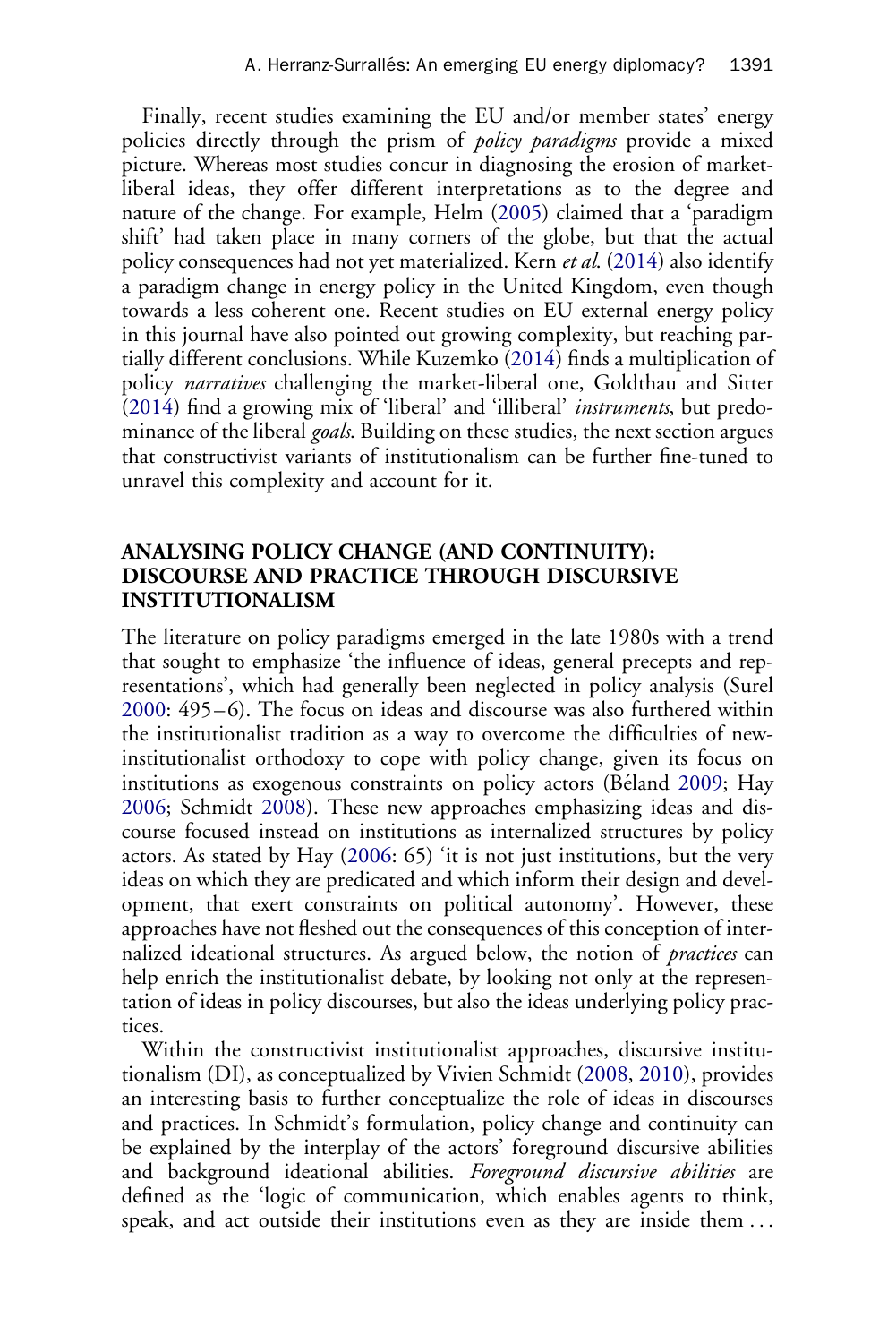and to persuade one another to change those institutions or to maintain them' (Schmidt [2008:](#page-21-0) 314). It is therefore through discourse, understood as 'an interactive process of conveying ideas' (*Ibid.*: 303), that institutions may always be subject to change. In turn, background ideational abilities stand for the deep-seated knowledge and worldviews that enable actors to make sense of their context. As mentioned by Schmidt, this notion comes closer to Bourdieu's theory of practice concepts of habitus, or an actors' disposition to act in a certain manner (Schmidt [2010](#page-21-0): 14), which is in turn influenced by the *doxa*, or taken-for-granted assumptions, beliefs, or opinions that prevail in a given time and field (Schmidt [2008](#page-21-0): 316). Therefore, in contrast to the foreground dimension, where policies and institutions are routinely re-assessed through discourse, this background dimension is often left unarticulated and undiscussed, and hence is less subject to change.

DI studies have paid particular attention to the foreground discursive dimension. Similar to other discursive approaches, DI focuses on explaining why some ideas are more successful in gathering support than others. The first factor is the substance of ideas. Inspired by deliberation theory, DI assumes that persuasive ideas are those that combine sound arguments in *cog*nitive terms (i.e., those justifiable from the point of view of the problem to be solved) and in *normative* terms (i.e., those appropriate and/or legitimate within the context of the values and aspirations of the public) (Schmidt [2008:](#page-21-0) 313). Secondly, DI also posits that the context within which discursive interaction takes place is relevant for the dynamics of persuasion. More specifically, it has been suggested that within *communicative discourse* (communication between policy-makers and the wider public), normative arguments tend to be more pronounced and relevant for persuasion than in *co*ordinative discourse (among policy-makers and experts), where discursive interaction often concentrates on factual and technical arguments (Herranz-Surrallés [2012](#page-20-0); Kangas et al. [2014;](#page-20-0) Schmidt [2008\)](#page-21-0). The importance of including the communicative discourse in the analysis ties well with Hall's observation that *third order changes*, those affecting not only the instruments of a policy but also its goals, cannot be confined to the boundaries of the policy network dealing with a specific issue, but require a broader political and societal debate (Hall [1993](#page-20-0): 287ff).

The background ideational dimension needs further elaboration, as DI studies have not yet tapped into the analytical potential implied in this notion. One of the approaches to investigate the taken-for-granted ways of thinking and acting in a particular policy field is the focus on *practices*, as recent literature in political science and international relations has proposed (Neumann [2002;](#page-21-0) Adler and Pouillot 2013; Bueger and Gadinger [2014\)](#page-19-0). In Bourdieusian terms, practices are both individually and socially determined, as they emerge from actors' *habitus*, but this is embedded in the *doxa* that regulates a given *field* of social action. It is this social dimension that makes practices particularly prone to reproduction, as 'the need to engage one another forces people to return to common structures' (Swindler, in Neumann [2002:](#page-21-0) 631). Practices also tend to stability because they are the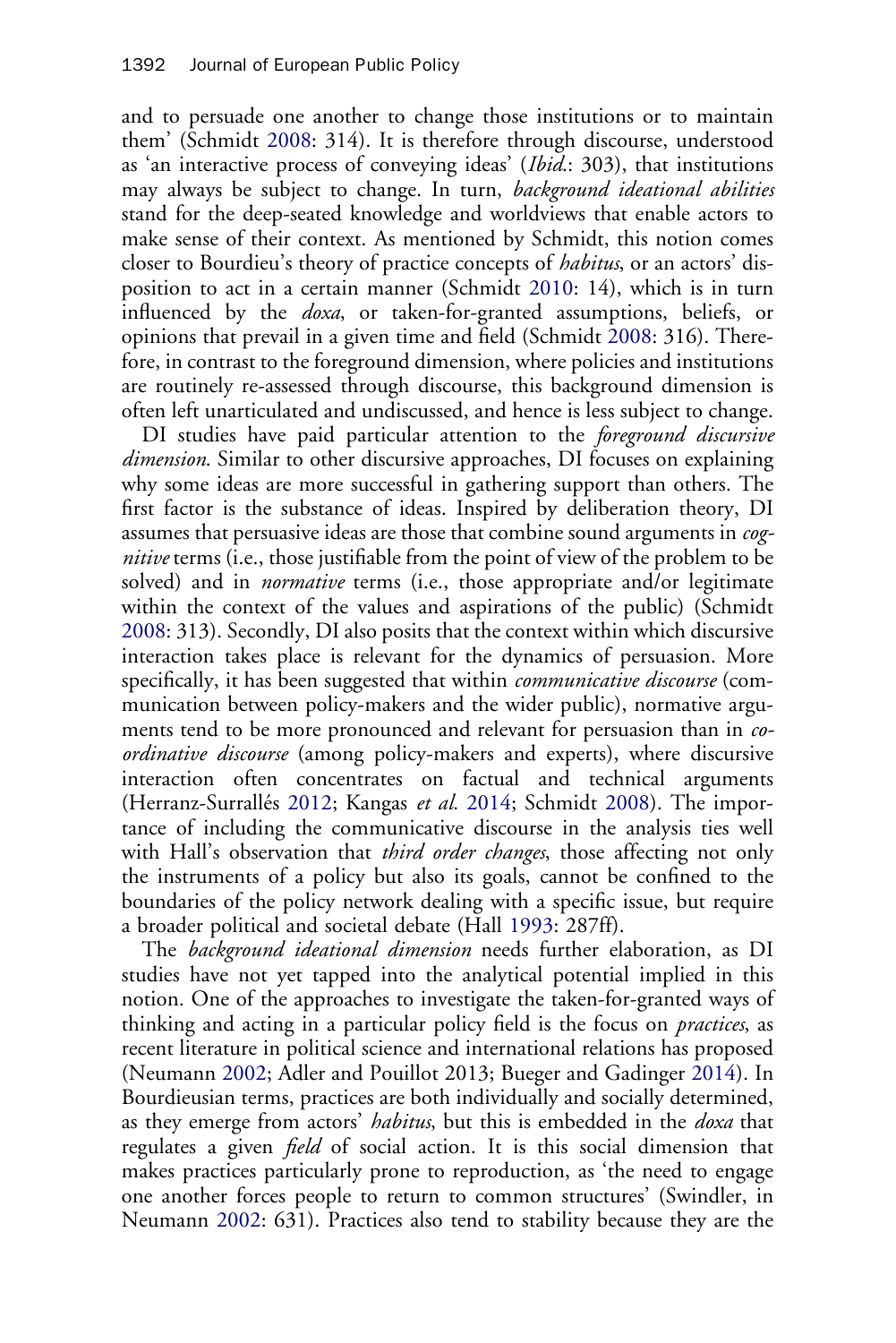expression of the power relations in a field, meaning that 'actions to innovate will be met with counter-actions to resist change and hold intact the existing set of preconditions for practice' (Neumann [2002](#page-21-0): 641). Therefore, an analysis of policy change also needs to take into account how new policy ideas are incorporated into existing practices, and how much resistance they encounter from key actors in the field. Institutionalist theorizing has actually paid growing attention to practices, claiming that gradual change can only be captured 'if we can distinguish analytically between the rules and their implementation or "enactment"' (Streek and Thelen 2004: 13). However, in these studies, the daily enactment of the rules is considered a crucial source of *change*, a creative act that enables institutional transformation. Yet, according to DI and practice theorists, the enactment of rules can also embody the resistance to institutional innovation by the actors on the ground, and thus become a source of policy continuity.

In order to implement the above-mentioned two-dimensional analytical framework, this article proceeds to examine, first, the evolution of policy discourse (the foreground dimension) on EU external energy policy since the early 2000s. The section uses the described categories of energy governance and energy diplomacy as analytical benchmarks to identify discursive continuities and changes in the communicative and co-ordinative discourse. Owing to the highly composite character of the EU, its communicative discourse is usually very thin and dispersed (Schmidt [2006](#page-21-0): 262–3). One of the few sources for tracing EU-level political communication is the European Parliament. Although the Parliament has little decision-making powers in this area (many aspects of EU external energy policy are non-legislative), plenary debates are a good indicator for how representatives of the Commission (sometimes also the Council) and members of the European Parliament (MEPs), many of them belonging to governing parties in their respective countries, publically defend alternative policy choices before an EU-wide audience. Parliamentary debates are examined through a detailed *content analysis* (see [Table 1](#page-5-0) and online supplemental material). Regarding co-ordinative discourse, the analysis draws mainly on preparatory documents in the Council and Commission, the two crucial institutions involved in EU external energy policy decision-making. Particular attention is placed on the normative justification of policy ideas as these are, according to DI, a necessary element for advancing new policy ideas, particularly in the communicative sphere.

The second section focuses on practices in the policy field (the background dimension). The study examines the implementation of new policy measures to support external diversification as a 'most likely case'. In other words, if the EU is indeed performing energy diplomacy, it should be observable in this specific area of external energy policy. The analysis looks at what officials and practitioners directly involved in the implementation of this policy do and how they justify what they do, with the aim to capture the role of actors' dispositions, the accepted rules of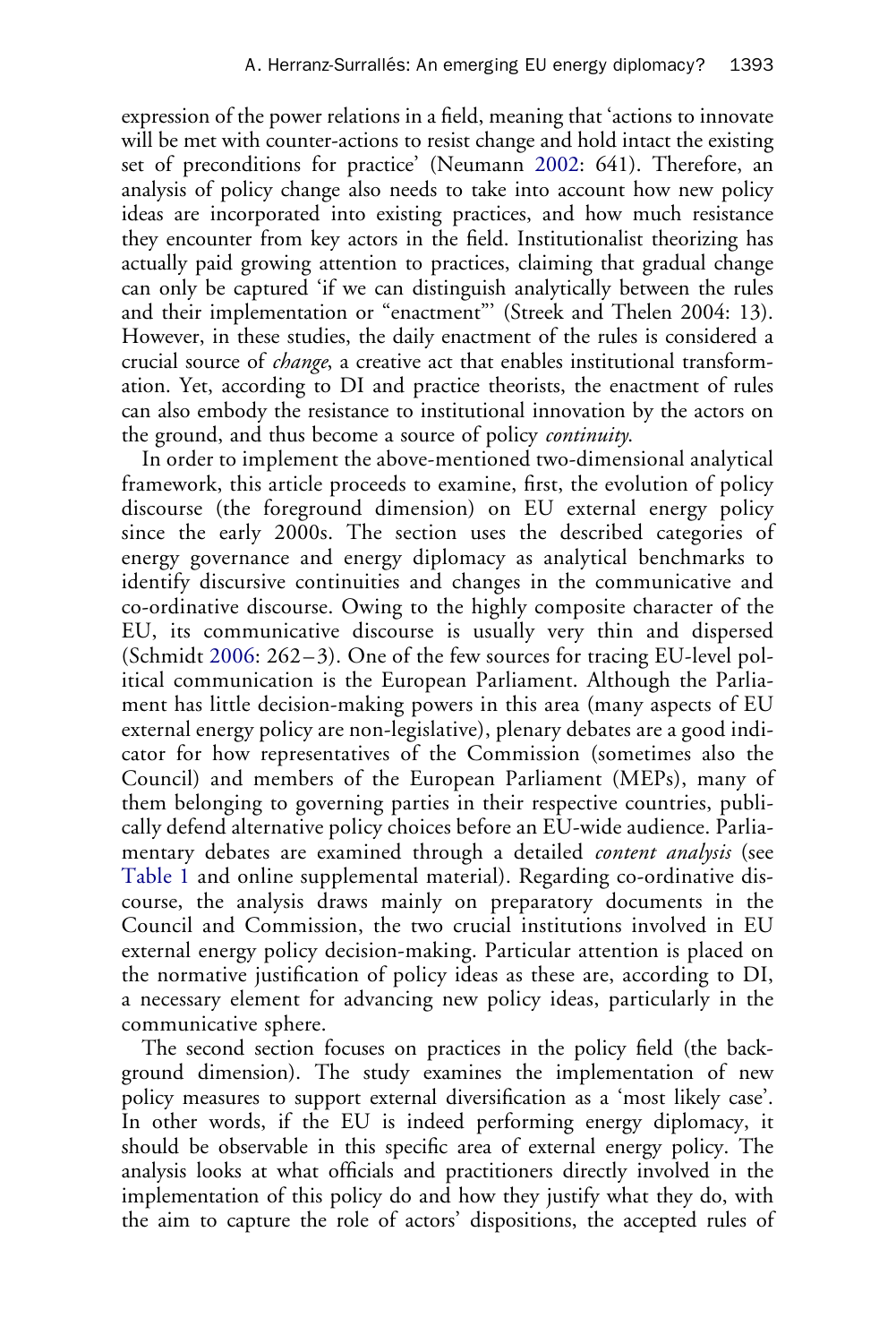the game, and any resistance to change in established practices. The same policy elements of energy governance and energy diplomacy are used as benchmarks to examine which mode predominates in the enactment of the new policy measures. This part of the analysis is based on documents from the policy process as well as eight confidential interviews with officials from the European Commission and the European External Action Service (EEAS), member states' and third-country diplomats, and representatives from the energy business sector, conducted between April 2012 and May 2014, in Brussels, London and Barcelona.

### CHANGE IN THE FOREGROUND: EMBRACING THE ENERGY DIPLOMACY DISCOURSE

This section traces the EU policy discourse on energy security since the year 2000, when in a context of volatility and upward trend in oil prices, the Commission published its first green paper on the security of energy supply. The Commission proposed, among others, new directives on the security of oil and gas supplies. However, the idea of higher EU intervention in this area was met with scepticism among the member states, and particularly the European Parliament, which in 2003 categorically rebuffed the Commission's proposed directives, arguing that security of supply was both a national prerogative and the responsibility of energy companies (European Parliament [2003\)](#page-20-0). The debates on energy security at the European Parliament [\(2001](#page-20-0), [2003](#page-20-0)) are exemplary of the predominance of external energy governance ideas (see [Figure 1\)](#page-11-0). The instruments proposed to deal with energy dependency were, internally, further liberalization of the energy sector and demand-side measures (see online supplemental material) and, externally, the promotion of market rules in producer and transit countries. Energy dependency was overall approached as an economic and/or environmental problem, and an area with a low risk of supply disruptions. As bluntly stated by an MEP:

Perhaps we would have something different to say if supplies really had been interrupted; we would probably be in a state of shock and attacking the Commission, asking why it had not responded to a crisis situation of this kind. The only thing is that I see such a situation as highly unlikely. (Linkohr, in the European Parliament [2003\)](#page-20-0)

The 'shock' came less than three years later with the gas supply interruption of January 2006, following a political–commercial dispute between Russia and Ukraine. This episode, however, triggered a different reaction in the Council/Commission and the Parliament. Discussions in the Council revealed strong resistance to addressing security of supply matters at the EU level. Many national contributions in preparation for the European Council of March 2006 emphasized the principles of sovereignty and freedom of choice regarding national energy mixes, and resisted the idea of linking up energy and EU foreign policy considerations. Likewise, the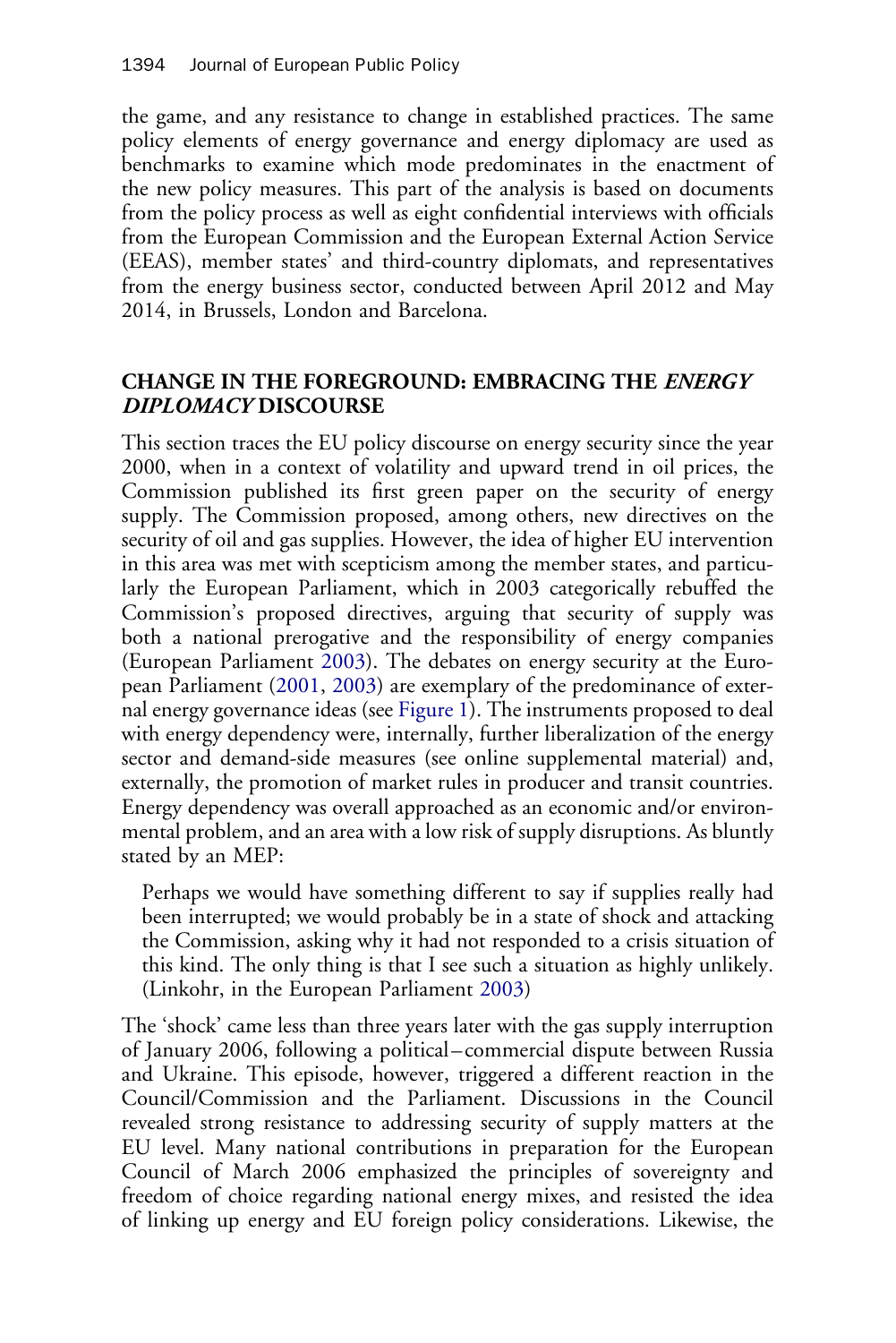<span id="page-11-0"></span>

**Selected Parliamentary Debates** 

Figure 1 Evolution of the policy discourse at the European Parliament Source: The author's analysis of the European Parliament's data [\(2001,](#page-20-0) [2003](#page-20-0), [2007,](#page-20-0) [2010\)](#page-20-0).

Note: The data have been manually coded using the software Atlas.ti. Each policy element encompasses two/three sub-codes (see online supplemental material). For comparability purposes, the parliamentary debates of 2001 and 2003 are aggregated in this graph, but the data are provided separately in the online supplemental material. The number of participants in each debate is 34 (2001 and 2003), 36 (2007), and 56 (2010).

aim of diversification, which was prominent in early drafts of the Presidency's conclusions, including direct references to the Nabucco pipeline (Council of the EU [2006a](#page-19-0): 2), even disappeared in later versions, and was replaced by a reference to relations with Russia as a key priority (Council of the EU [2006b](#page-19-0): 4). At the same time, instruments of external governance gained prominence, with the final document calling for 'developing a strategy for exporting the internal energy market approach to neighbouring countries' (European Council [2006:](#page-19-0) 17). The Commission and High Representative called for a 'foreign energy policy' in a landmark joint document (European Commission, SG/HR [2006:](#page-19-0) 1), which recognized, however, 'the legitimate right of individual Member States to pursue their own external energy relations for ensuring security of energy supplies' (Ibid.).

In contrast, at the European Parliament the short stoppage of gas supplies in January 2006 was widely deemed an event exposing the weaknesses in EU energy policy. The 2007 debate on energy security reflects a turn toward ideas for energy diplomacy regarding the problem definition, policy goals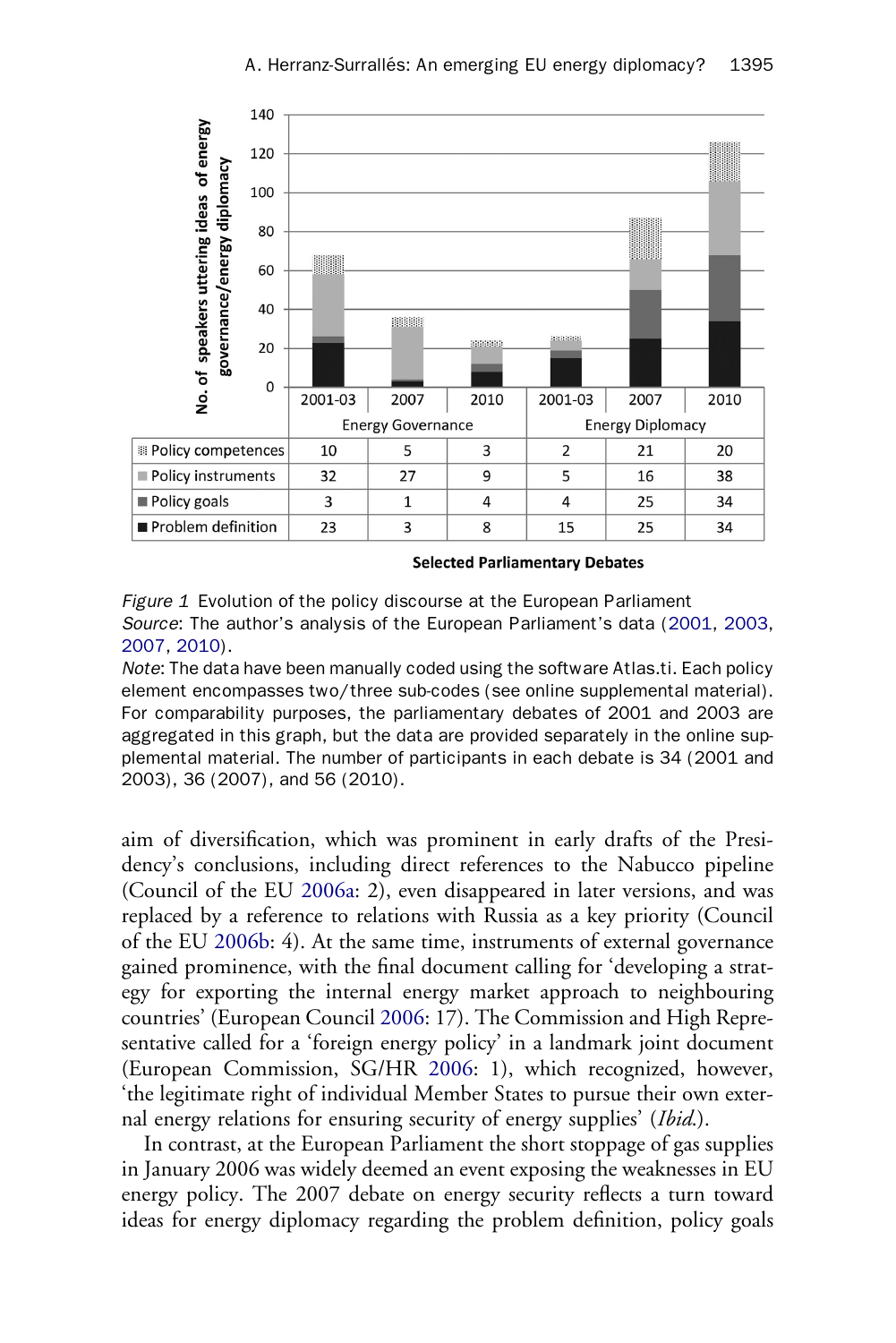and the need to grant the EU higher competence in energy security and better integrate energy into EU foreign policy. This debate also signifies the growing use of normative arguments, particularly in framing the policy goals. Most notably, the reference to *solidarity* emerged in spectacular fashion compared to previous debates. For example, nearly half of the 36 MEPs who took part in the debate explicitly referred to the goal of solidarity among member states, both in reference to mutual assistance in the event of supply crises and, more generally, as a duty to work for a common EU interest in their relations with suppliers. When it came to policy instruments, however, many MEPs continued to insist on the internal liberalization and the promotion of market rules abroad (see [Figure 1\)](#page-11-0).

Some EU member states, particularly Poland, also turned to energy diplomacy ideas, proposing the inclusion of the principle of *energy solidarity* into the Treaty of Lisbon. Although this idea was rejected by several member states (Natorski and Herranz-Surrallés [2008:](#page-20-0) 81), it has been argued that one of the reasons why the then German EU Presidency gave in to Polish demands was that 'the inclusion of solidarity clauses tied in well with the perceived need to make the treaty more relevant to European publics' (Roth [2011](#page-21-0): 621). From this moment, the idea of solidarity became a mandatory feature within subsequent documents on security of supply and external energy relations. The so-called Second Strategic Energy Review published by the Commission in November 2008 even came to be titled, 'An EU Energy Security and Solidarity Action Plan'.

Discussions on external diversification intensified after the unprecedented gas disruption of January 2009. The then Czech EU Presidency called on the Council to be more proactive in external energy policy and organized a series of high-level conferences to boost the Nabucco project. However, the coordinative discourse remained divided. Several member states, most notably Germany and Austria, refused to consider Nabucco as a 'strategic project' unless other proposed pipelines, including the Russian-sponsored Nord Stream and South Stream, were considered to be on equal terms (Socor [2009](#page-21-0)). In contrast, the episode further reinforced the discursive shift within the European Parliament, where now also the instruments suggested by most MEPs pertained to the category of energy diplomacy (see [Figure 1](#page-11-0)), such as the EU's direct involvement in promoting diversification away from Russia. The Commission also progressively abandoned its initially neutral position and started to openly criticize member states' support for alternative pipelines such as the South Stream, which would make the EU 'unnecessarily dependent on the Russia trading system' and 'which are not in the European interest' (Oettinger, in European Parliament [2010\)](#page-20-0).

Although some member states continued to maintain an ambiguous stance regarding the Southern Corridor, it is noticeable that support for direct access to Caspian gas was progressively accepted as common ground at the same time as the South Stream disappeared from the Council's public documents. In February 2011, the European Council invited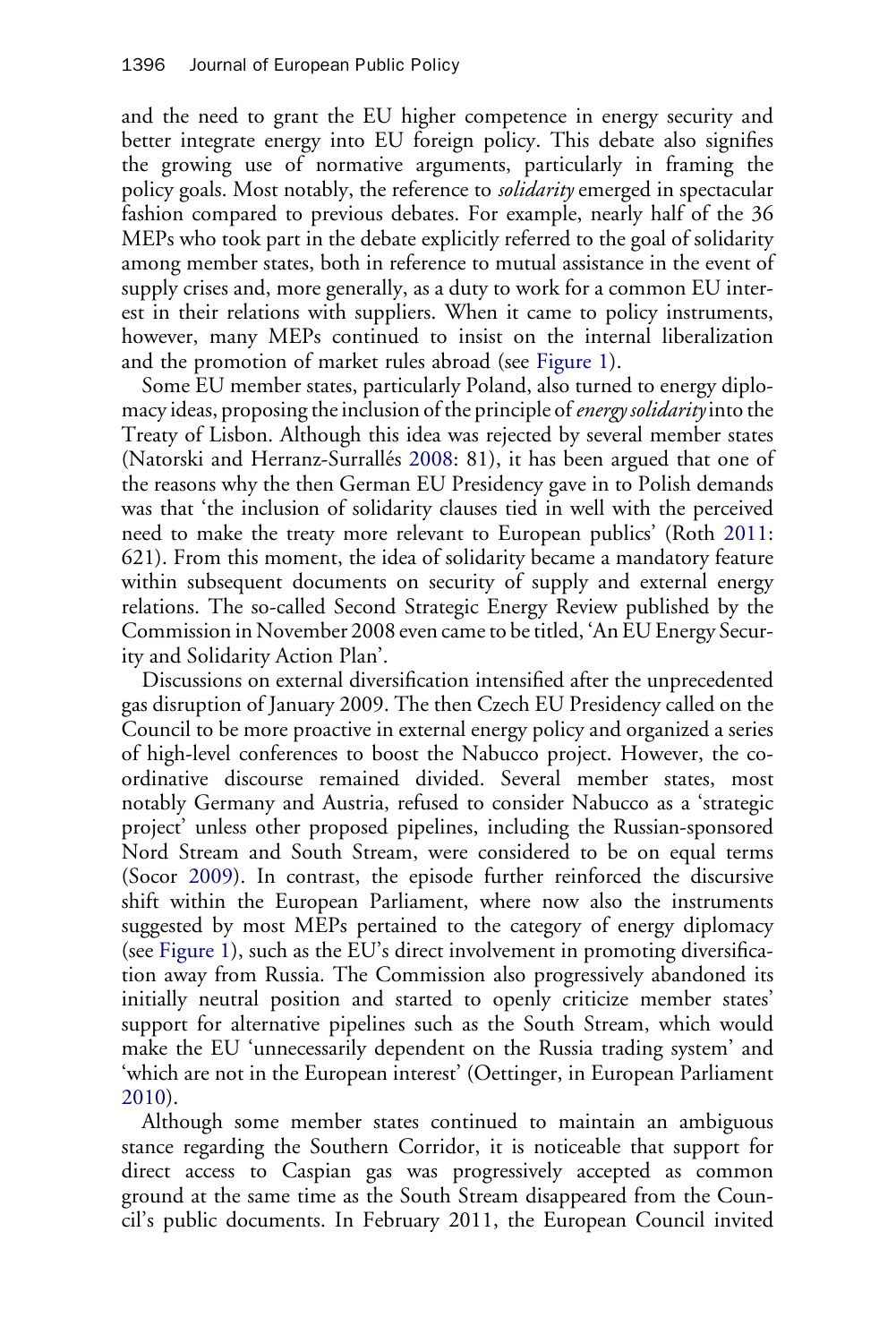the Commission to 'continue its efforts to facilitate the development of strategic corridors for the transport of large volumes of gas such as the Southern Corridor' (European Council [2011](#page-19-0)), giving a green light for certain policy innovation. For instance, the European Council embraced the view that it would be possible to grant funding to projects 'justified from a security of supply/solidarity perspective, but unable to attract enough market-based finance' (*Ibid.*). It also invited the Commission to prepare a proposal for introducing greater transparency into the highly sensitive domain of the energy intergovernmental agreements (IGAs). Several months later, it authorized the Commission to negotiate a legal framework for the Trans-Caspian Pipeline with Azerbaijan and Turkmenistan on behalf of the member states, giving the Commission its first mandate to negotiate a segment of external energy infrastructure. In summary, by the end of the decade there had been a shift in the overarching terms of policy discourse, particularly as seen in communicative discourse, but also in the co-ordinative sphere, where the Council eventually endorsed new policy ideas in EUlevel energy diplomacy.

#### CONTINUITY IN THE BACKGROUND: THE RESILIENCE OF EXTERNAL ENERGY GOVERNANCE AND NATIONAL ENERGY **DIPLOMACY**

This section analyses practices, focusing on crucial actors involved in implementing the above-mentioned new measures to support external diversification. The first sub-section deals with how the officials responsible for implementation, particularly within the European Commission, enacted the new instruments. The second examines the practices favoured by the other key actors in the field: energy companies and governments.

## The Commission's practices: energy diplomacy through external energy governance

As seen in the previous section, the European Commission was eventually one of the actors more assertively playing into the discourse of energy diplomacy. When it comes to actual practices, however, the Commission acted more in line with its established role as the defendant of the internal energy market and the external promotion of the *acquis*. This can be seen, first, in the Commission's enduring disposition to frame energy diplomacy instruments within the goals of energy governance. Commission officials have tried to maintain an 'at arm's length' approach, justifying the support for diversification measures as actions against 'market failures' (Devlin *et al.* [2012:](#page-19-0) 189) and as 'just another translation of the underlying free-market and competition-based pillars on which the European Union is based' (Ibid.: 185).

Secondly, the very design of the Nabucco project also embodied the EU's market-liberal goals and established practice of projecting the internal energy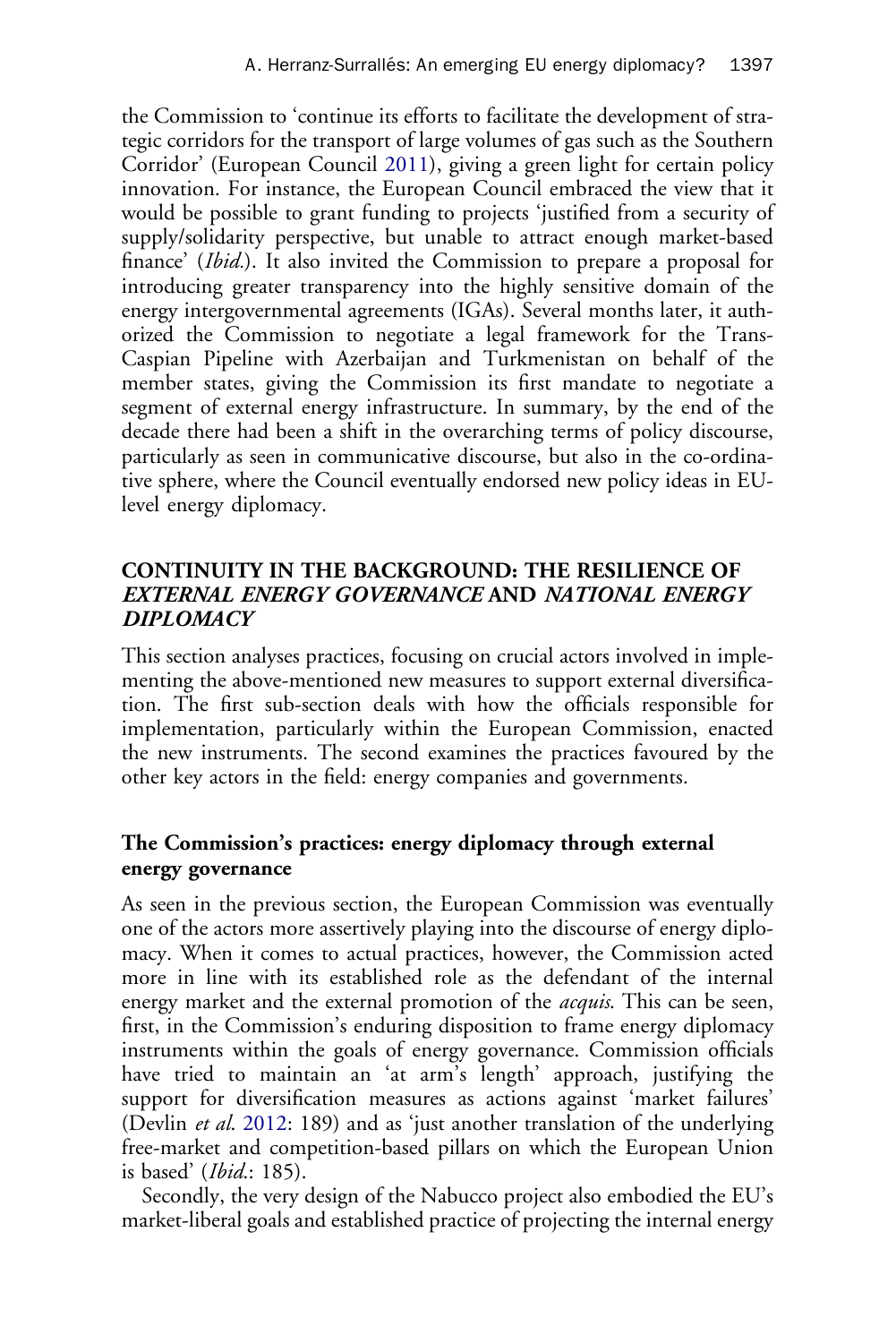market model abroad. The following statement of the EU co-ordinator for the Southern Corridor is exemplary:

The Commission must unambiguously assume jurisdiction over external natural gas pipelines, both those existing and those planned, and apply a single set of rules, including third party access, de-monopolization and investment protection and pursue gas company diversification; there should never be one company facing the European Union at the end of a pipe. (Van Aartsen [2009](#page-21-0))

Accordingly, Nabucco followed what is known as a model of the 'merchant pipeline', meaning a pipeline built without a contract with gas producers and on the basis of unregulated gas prices (Finon [2011](#page-20-0): 56). The Commission favoured the idea of a pipeline fully dedicated to European supplies (i.e., independent from the Turkish pipeline system), and with a legal regime guaranteeing non-discrimination and security of supply (Interview, EU official, April 2012). This is different from the 'ship-or-pay' model followed, for example, by the South Stream project, where companies from producer and consumer countries hold a majority stake in the new infrastructure, which is built on the basis of a long-term gas supply contract.

Thirdly, the energy diplomacy promoted by the Commission was also sui generis in its emphasis on multilateralism and transparency. The EU (via the Commission and the Presidency) acted as a facilitator of multilateral conferences involving Nabucco partners, and it brokered joint public declarations with interested countries. The multilateral IGA signed by the Nabucco transit countries in July 2009 was also published and approved by the parliaments of all signatory states. This contrasts with the standard practice of energy IGAs as bilateral agreements that are often dealt with higher levels of confidentiality.

Finally, Commission officials undertook the efforts of intertwining foreign and energy policy at the institutional level with scepticism (Interview, EU official, April 2014). Some moves towards greater co-ordination between the EU energy and foreign policy bureaucracies were indeed observed in the mid-2000s, for instance through the creation of an Energy Unit in the former Directorate-General (DG) Relex of the Commission, or the Network of Energy Security Correspondents (NESCO). However, the reorganization of the EU's foreign-policy system after the Lisbon Treaty led to a re-centralization of the external aspects of energy policy in DG Energy. The NESCO experience was short-lived, and no specific unit dedicated to energy matters was created within the EEAS. Staff from the Energy Unit of DG Relex were reintegrated into the Commission, either into DG Energy or DG Devco (Interview, EU official, May 2014). Since late 2013, there were attempts to create horizontal capacity for energy diplomacy within the Managing Directorate of Global and Multilateral Issues of the EEAS, although this has focused mainly on offering expertise and ensuring coherence across its geographical desks (Interview, member state diplomat, May 2014).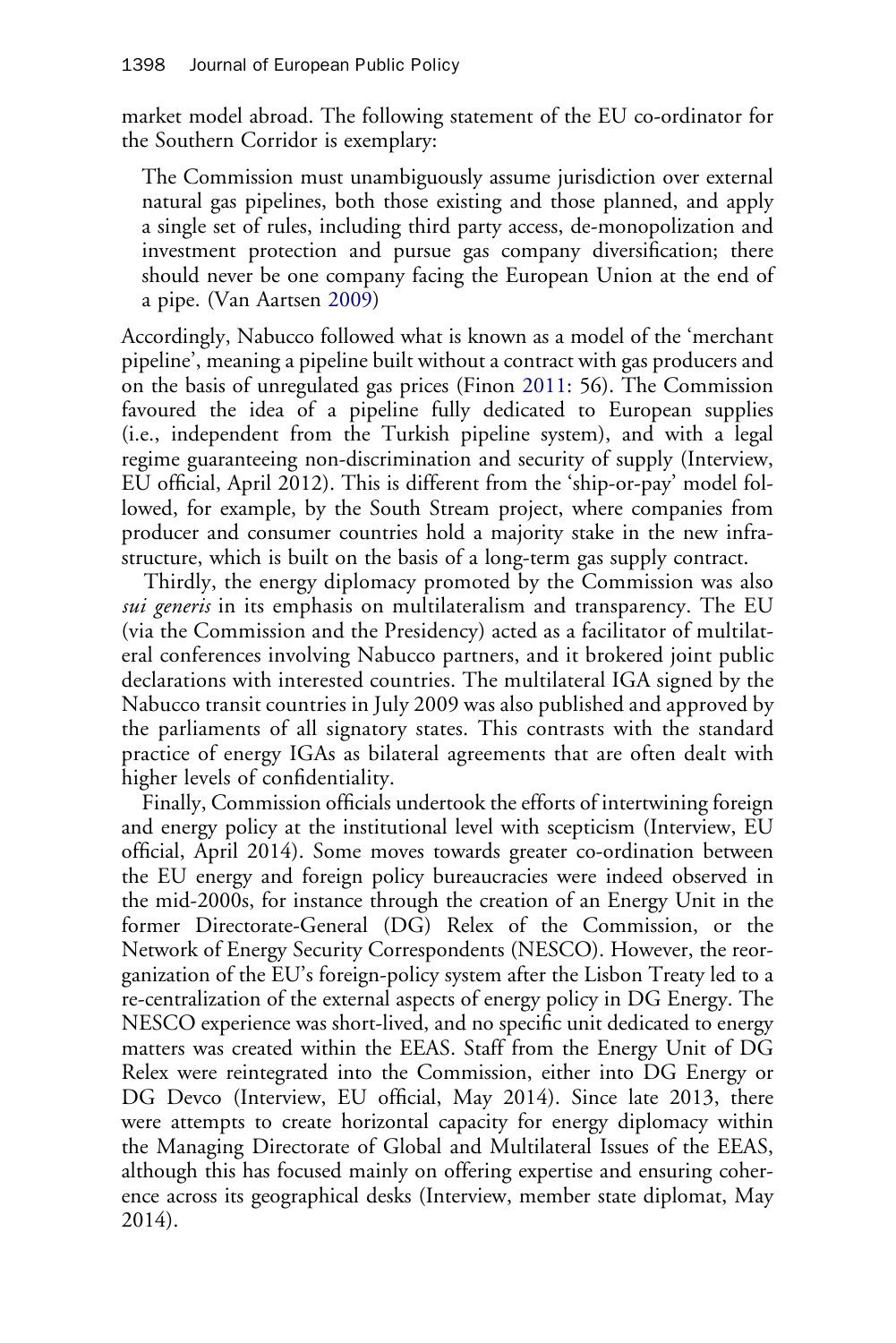This sort of energy diplomacy through energy governance has been seen by several actors in the field as one of the main obstacles to the realization of Nabucco. The Commission has been criticized for being 'too apolitical in dealing with the Southern Corridor' (Interview, member state diplomat, May 2014). The transit regime defended was also one of the main hurdles in the Nabucco process (Interview, EU official, April 2014). Turkey was reluctant to accept the proposed transit model, which was akin to the implementation of the EU energy *acquis*, meaning, for example, that the Turkish state-owned company BOTAS¸ would lose control of transmission pipelines (Winrow [2009](#page-21-0)). This brings us to another source of resistance to EU-level energy diplomacy: the role of energy companies and governments.

#### The business – state practices: the endurance of national energy diplomacy

The EU's departure from its traditional market approach has also been constrained by the prevailing practices in the energy business sector. Energy companies have been defending their primary role and autonomy in the energy field by simultaneously clinging to market principles and yet maintaining close relations with state actors. In this vein, companies have generally opposed EU direct intervention in external diversification. For example, even companies such as the German RWE, a key company in the Nabucco consortium, did not support the potential large-scale provision of funds by the EU for infrastructure projects that would otherwise be financially unat-tractive (RWE [[2011:](#page-21-0)  $2-3$ ]; see also Gasunie [\[2010](#page-20-0):  $2-3$ ]). Echoing these concerns, even though the idea of directly funding pipeline construction work (and not only feasibility studies) had been endorsed by the Council in 2011, in practice this has continued to be opposed by several member states because this could distort markets or result in unfair competition (Interview, member state diplomat, May 2014).

Several companies have also explicitly criticized the Commission's support for the legal and commercial arrangement of the Caspian Development Corporation (CDC). The CDC was a single-purchasing mechanism that would allow gas demand to be aggregated across several member states in order to convince the Caspian producers to commit supplies to Europe (Devlin et al. [2012:](#page-19-0) 190). However, some companies referred to it as 'dangerous politicization of energy' (ENI [2011:](#page-19-0) 3–4; E.ON [2010](#page-19-0): 4) and 'a negative step that would damage rather than enhance the single European market' (BP [2010](#page-19-0): 5). The association representing the European gas companies also described the CDC's block purchasing model as 'intrusive' (Eurogas [2009:](#page-19-0) 2) and potentially incompatible with EU competition law (Eurogas [2011](#page-19-0): 5).

More generally, the EU's proposed measures to support diversification were also criticized by companies for going against long-established energy business practices. For example, the main partner of Gazprom in the South Stream project, ENI, expressed the following view to the Commission: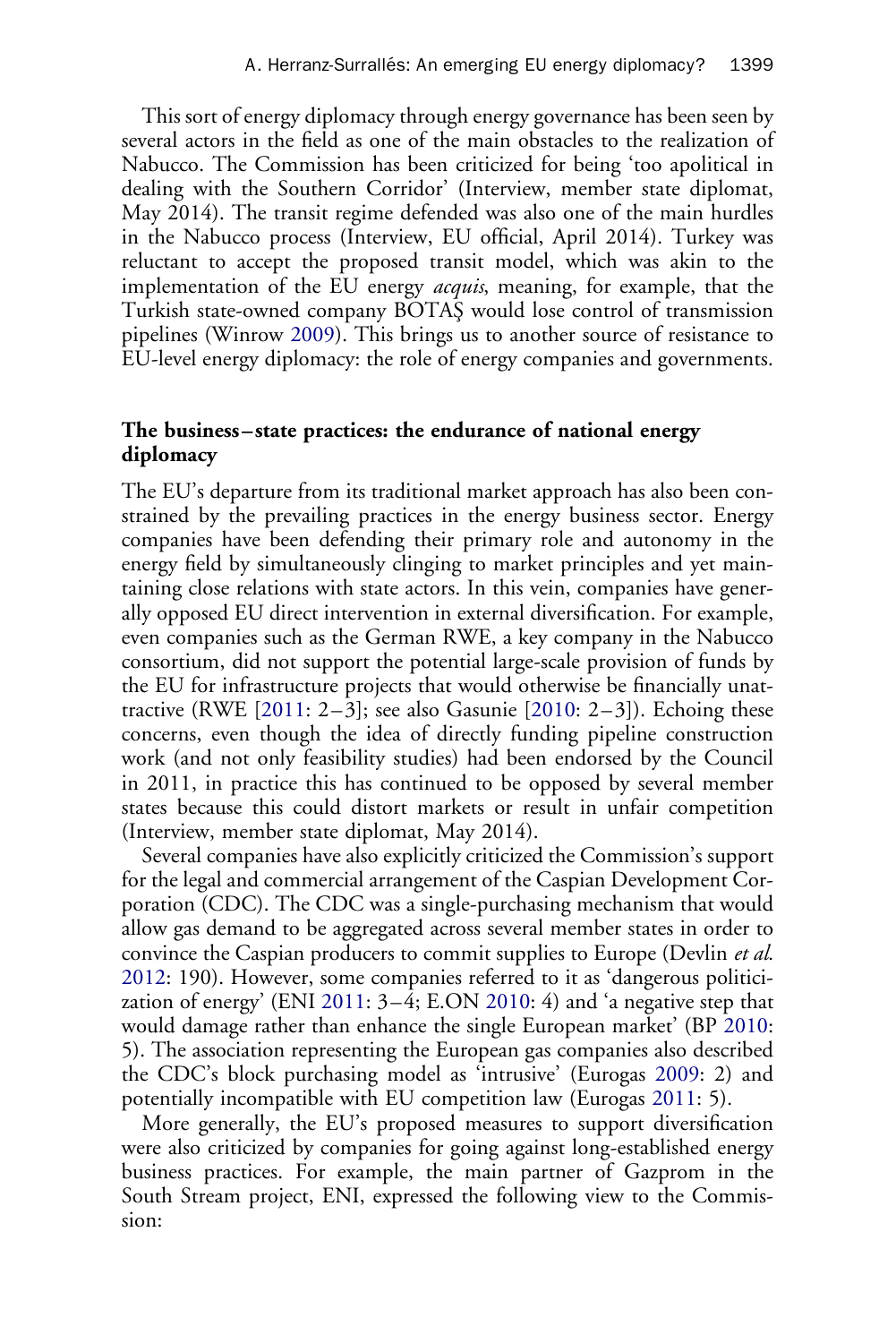Historically, energy investments have been underpinned by long-term contracts between European and extra-European companies. This model is a tested way to provide security of supply and timely infrastructure development. The EU should therefore keep supporting this process which does not require reinforced negotiating power of EU institutions. (ENI [2011:](#page-19-0) 3–4, emphasis in the original)

The dislike among important sectors of the business community, and even within DG Competition, of measures promoted by the EU to support Nabucco, such as the CDC, was also negatively perceived by potential suppliers (Interview, third country diplomat, May 2014).

The evolution and ultimate failure of the Nabucco negotiations are also an illustration of the relevance of the business–state link and practices. Instead of the initial Nabucco concept, Azerbaijan and Turkey eventually reached an agreement in December 2011 on the construction of the Trans-Anatolian Natural Gas Pipeline (TANAP) through Turkey, thus rendering the first section of the original Nabucco unnecessary. The Azeri state-owned company, SOCAR, would hold majority ownership of the project and Turkey, through its company BOTAS¸, would retain the right to negotiate discounted supplies for Turkish markets. Similarly, the later choice between possible pipeline routes to unite the future TANAP with the EU, namely the Nabucco West or the Trans-Adriatic Pipeline (TAP), also followed the rules of the game of national energy diplomacy. In July 2013, the companies operating the Shah Deniz 2 field in Azerbaijan opted for the TAP project, whose consortium was actually comprised of the main companies exploiting this field, and in the background of SOCAR's plans to acquire the Greek stateowned company DESFA. Overall, the initial idea of Nabucco, as a standalone gas corridor based on a multilateral non-discriminatory transit regime, was finally overtaken by several pipelines based on bilateral agreements between energy companies (often state-owned) and the authorities of the countries concerned.

# **CONCLUSION**

Is there an emerging EU *energy diplomacy*? As argued in this article, the answer to this question depends on the analytical focus. In terms of *policy discourse*, the conclusion is certainly that the EU's approach to energy security has strongly embraced energy diplomacy ideas. This discursive change has also led to significant policy innovation, with the gradual adoption of a range of new instruments of EU-level energy diplomacy. However, a closer look at the *policy* practices on the ground reveals underlying continuity along the lines of the usual division of labour: EU-level external energy governance and national energy diplomacies. The result is therefore a hybrid mode of EU external energy policy characterized by new instruments of energy diplomacy, but largely interpreted and enacted through the lens of *energy governance*.

The constructivist institutionalist approach used to examine both discourse and practices has also contributed to explain this piecemeal change. On the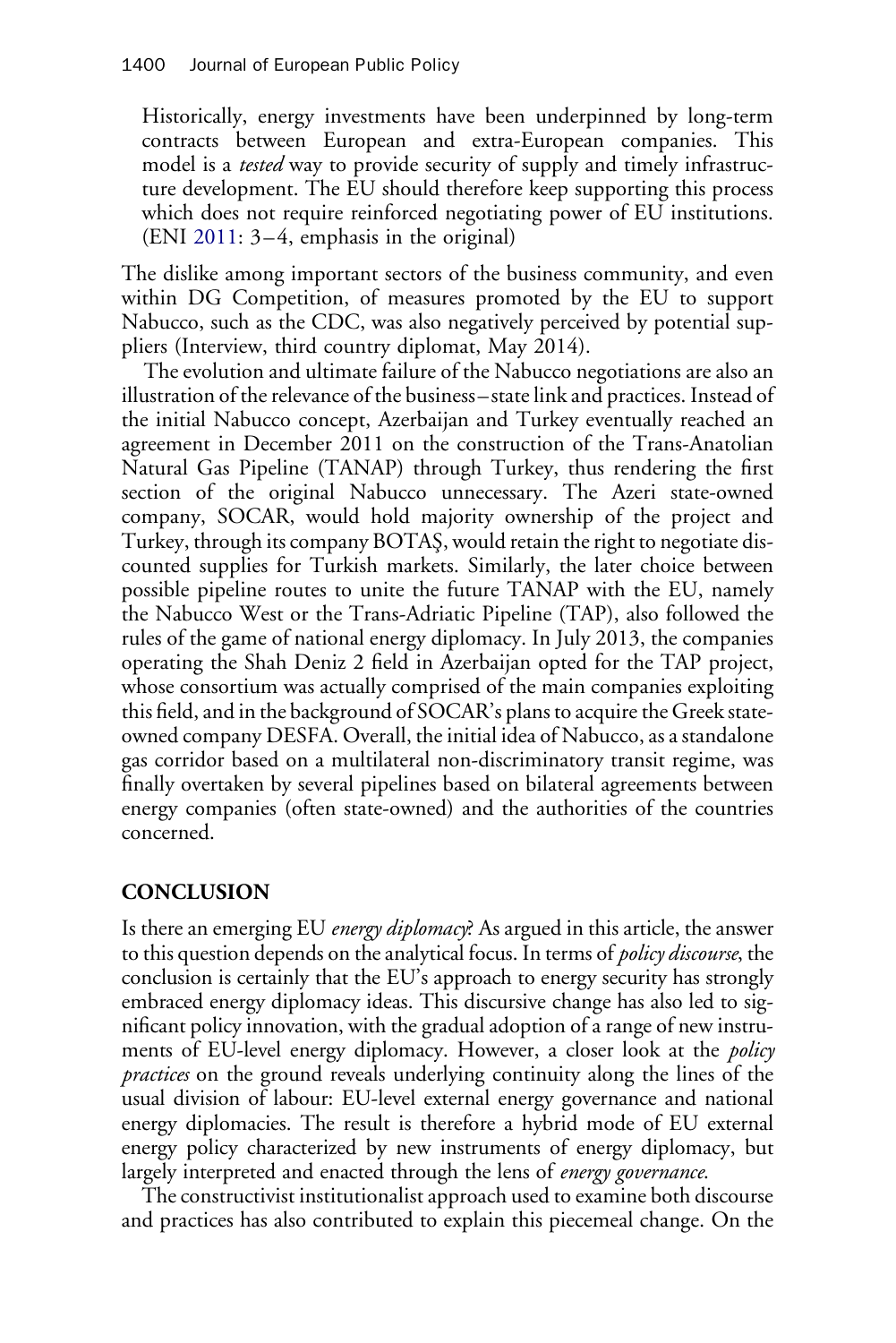one hand, following the expectations of DI on the conditions for successful policy ideas, this article has argued that the ascendancy of energy diplomacy in the policy discourse was facilitated by the appeal to normative ideas such as the obligation of solidarity, most prominently in communicative discourse. The analysis indicated that, although the co-ordinative discourse remained divided, it became progressively more difficult for state representatives to publicly defend the value of bilateralism in relations with suppliers, or to openly question the Nabucco pipeline. Despite the eventual failure of the EU's flagship project, the discursive shift was not inconsequential. As seen in more recent events, the changing discursive context has continued to provide a fertile ground for more ambitious proposals such as the 'Energy Union' concept, which proposes again further involvement by the Commission in IGAs, greater effort in external diversification, and the possibility to establish common-purchasing mechanisms (European Commission [2014](#page-19-0)). Significantly also, in July 2015 the EU Foreign Affairs Council adopted the first 'EU Energy Diplomacy Action Plan', further formalizing the support for these measures (Council of the EU [2015](#page-19-0)).

On the other hand, DI also predicted continuity in background ideational abilities. By looking at the level of policy practices, the analysis underlined the relevance of subtle forms of resistance and policy continuity that reside in the very way new instruments are implemented and practised, in turn determined by actors' dispositions and the tacitly accepted rules of the game in a given policy field. This was observed in the effort by Commission officials to bring new measures to support diversification in line with the EU's traditional market-liberal rules and procedures, as well as in the resistance by energy companies and governments to relinquish the established practices of national energy diplomacy in favour of an EU-level energy diplomacy. This finding is also consistent with the proposition that practices often tend toward reproduction, even when they are challenged. There is yet little elaboration by practice theorists as to how practices eventually change. Some authors have referred to the role of crises (Brueger and Gadinger [2014](#page-19-0): 82), or also what Bourdieu called '*hysteresis* effect' to describe the gap between the changing conditions in a *field* and actors' persistent *habitus*, which may eventually result in a 'creative reinvention' of practices (Bourdieu 1979, in Maton [2008:](#page-20-0) 60). More research is needed to determine whether a persistent gap between policy discourse and actual practices can also be seen as a form of hysteresis, and under which conditions this gap could precipitate a change in practices.

Finally, and more practically, this article has also pointed out the risks of the kind of third way of EU external energy policy emerging. On the one hand, the embracing of energy diplomacy discourse risks undermining the legitimacy of the EU's efforts to propagate its liberal energy market rules abroad (Kuzemko [2014\)](#page-20-0), which continue to be an established policy under certain frameworks such as the Energy Community or the Energy Charter Treaty. On the other hand, as the Nabucco case has illustrated, external energy governance practices can also trump the EU's incipient energy diplomacy efforts. The immediate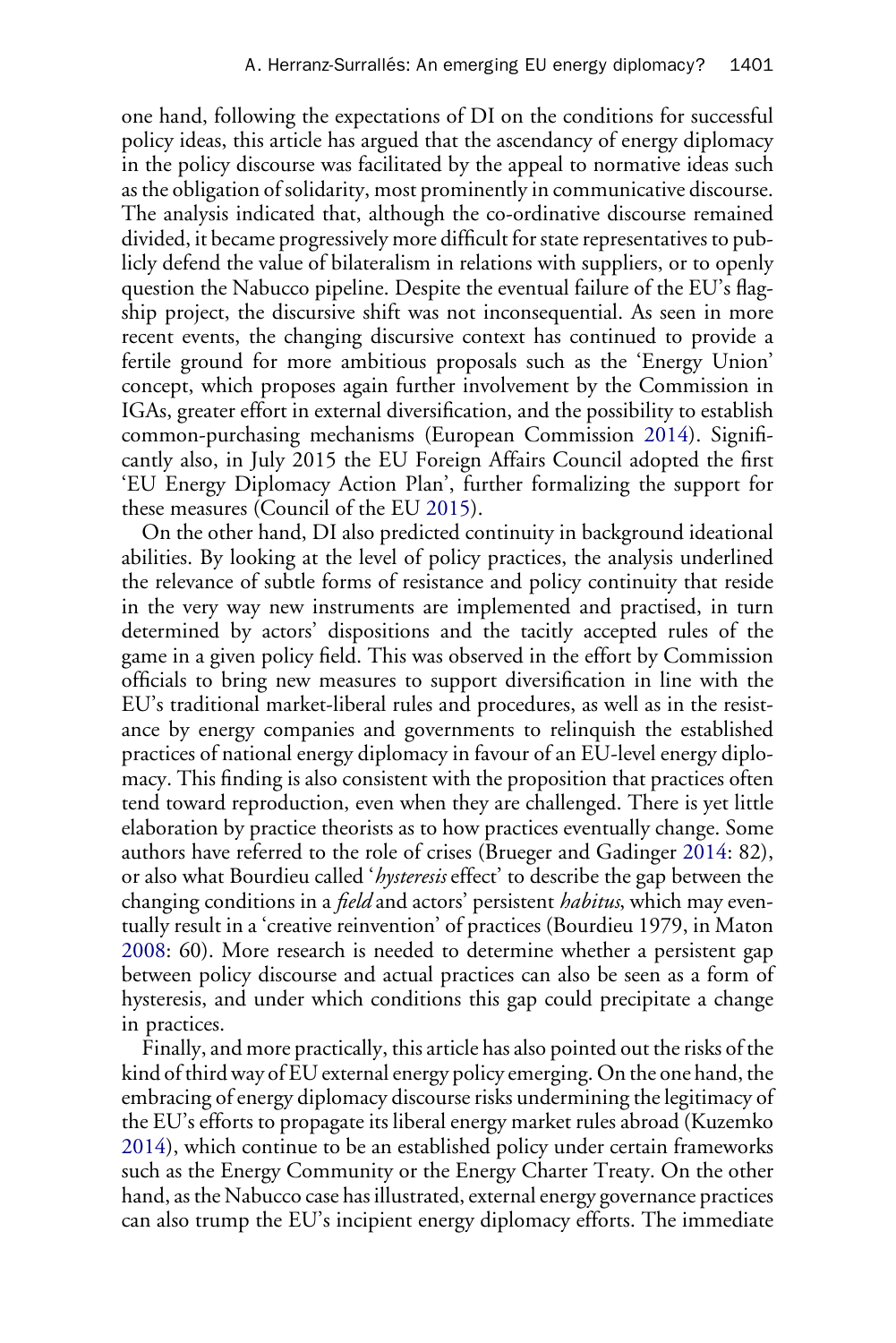<span id="page-18-0"></span>challenge is therefore not only to find a convincing narrative that justifies the emerging mixed model of EU external energy relations, but also to develop practices that can more flexibly adapt to different geopolitical and normative environments.

Biographical note: Anna Herranz-Surrallés is assistant professor in international relations at Maastricht University.

Address for correspondence: Anna Herranz-Surrallés, Faculty of Arts and Social Sciences, Grote Gracht 90-92, 6211 SZ, Maastricht, the Netherlands. email: [Anna.Herranz@maastrichtuniversity.nl](mailto:Anna.Herranz@maastrichtuniversity.nl)

## ACKNOWLEDGEMENTS

I am grateful to David Buchan, Chad Damro, Johan Eriksson, Heidi Maurer, Michal Natorski, Julie Smith, Sophie Vanhoonacker, as well as two anonymous reviewers for their helpful comments and suggestions on earlier versions of this article. My thanks go also to the interviewees who generously shared their time and expertise. Any errors of substance or interpretation are, of course, mine alone. This research was supported by the *Marie* Curie Programme of the EU and the Catalan Agency for Management of University and Research Grants (AGAUR) in the framework of the Beatriu de Pinós Fellowship.

# SUPPLEMENTAL DATA AND RESEARCH MATERIALS

Supplemental data for this article can be accessed on the Taylor & Francis website, [doi: 10.1080/13501763.2015.1083044](http://dx.doi.org/10.1080/13501763.2015.1083044).

# **NOTE**

1 Some authors have also focused on the growing role of environmental concerns, most notably climate change, in the erosion of the market-liberal energy paradigm (Helm [2005](#page-20-0); Kern et al. [2014](#page-20-0); Kuzemko [2014](#page-20-0)). For the purposes of this article, environmental considerations are not analysed as a separate 'paradigm', but when relevant are included within the energy governance mode (see online supplemental material). This is because EU-level promotion of renewables and de-carbonization has consisted mainly of market-based instruments (Tosun and Solorio [2011](#page-21-0): 7).

## **REFERENCES**

- Abbasov, F.G. (2014) 'EU's external energy governance: a multidimensional analysis of the southern gas corridor', Energy Policy 65: 23-36.
- Adler, E. and Pouliot, V. (2011) 'International practices', International Theory 3(1):  $1 - 36.$
- Baev, P.K. and Overland, I. (2010) 'The South Stream versus Nabucco pipeline race: geopolitical and economic (ir)rationales and political stakes in megaprojects', International Affairs 86(5): 1075–90.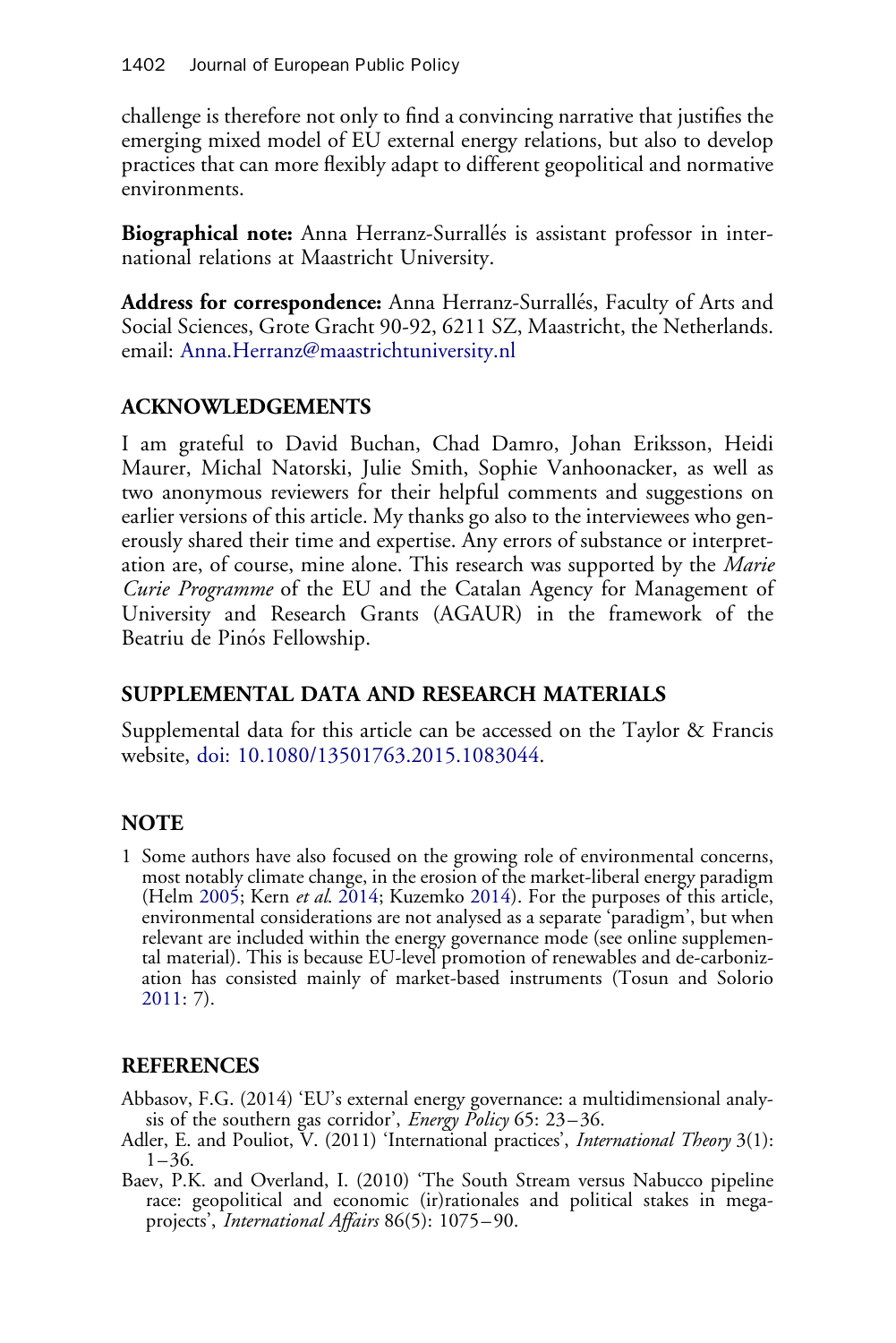- <span id="page-19-0"></span>Baumann, F. and Simmerl, G. (2011) Between Conflict and Convergence: The EU Member States and the Quest for a Common External Energy Policy, Munich: Center for Applied Policy Research.
- Béland, D. (2009) 'Ideas, institutions, and policy change', *Journal of European* Public Policy 16(5): 701–18.
- BP (2010) 'BP plc response to the European Commission DG Energy's public consultation on "Towards a new Energy Strategy for Europe  $2011-2020$ ", undated, available at [https://ec.europa.eu/energy/en/consultations/towards-new-energy](https://ec.europa.eu/energy/en/consultations/towards-new-energy-strategy-europe-2011-%E2%80%93-2020)[strategy-europe-2011-%E2%80%93-2020](https://ec.europa.eu/energy/en/consultations/towards-new-energy-strategy-europe-2011-%E2%80%93-2020) (accessed April 2012).
- Buchan, D. (2009) *Energy and Climate Change: Europe at the Crossroads*, Oxford: Oxford University Press.
- Bueger, C. and Gadinger, F. (2014) International Practice Theory: New Perspectives, Basingstoke: Palgrave MacMillan.
- Correlije´, A. and Van der Linde, C. (2006) 'Energy supply security and geopolitics: a European perspective', Energy Policy 34(5): 532-43.
- Council of the EU (2006a) 'A new energy policy for Europe', Council Document No. 5814/06, 6 February.
- Council of the EU (2006b) 'A new energy policy for Europe', Council Document No. 6143/1/06 REV1, 17 February.
- Council of the EU (2015) 'Council conclusions on energy diplomacy', Council Document No. 10995/15, 20 July.
- Devlin, B., Momot, M. and Tourbach, L. (2012) 'The Southern Corridor strategic aspects for the EU', in J. Vinois and P. Lowe (eds), The Security of Energy Supply in the European Union (EU Energy Law – Vol. VI), Deventer: Claeys & Casteels, pp. 183–92.
- Eikeland, P.O. (2011) 'The third internal energy market package: new power relations among member states, EU institutions and non-state actors?', Journal of Common Market Studies 49(2): 243–63.
- ENI (2011) 'Response to European Commission's consultation on external energy relations', 7 March, available at [https://ec.europa.eu/energy/en/consultations/](https://ec.europa.eu/energy/en/consultations/external-dimension-eu-energy-policy) [external-dimension-eu-energy-policy](https://ec.europa.eu/energy/en/consultations/external-dimension-eu-energy-policy) (accessed April 2012).
- E.ON (2010) 'Public consultation. towards a new energy strategy for Europe 2011–<br>2020', undated, available at https://ec.europa.eu/energy/en/consultations/ [https://ec.europa.eu/energy/en/consultations/](https://ec.europa.eu/energy/en/consultations/towards-new-energy-strategy-europe-2011-%E2%80%93-2020) [towards-new-energy-strategy-europe-2011-%E2%80%93-2020](https://ec.europa.eu/energy/en/consultations/towards-new-energy-strategy-europe-2011-%E2%80%93-2020) (accessed April 2012).
- Escribano, G. Mahía, R. and Arce, R. (2011) 'The Europeanization of EU member state's energy security policies. Convergence patterns', in J.M. Marín-Quemada, J. García-Verdugo and G. Escribano (eds), *Energy Security for the EU in the 21st* Century, London: Routledge, pp. 2010–231.
- Eurogas (2009) 'Caspian Development Corporation (CDC) Eurogas preliminary remarks', 30 July, available at [http://www.eurogas.org/media-centre/positions](http://www.eurogas.org/media-centre/positions-papers/)[papers/](http://www.eurogas.org/media-centre/positions-papers/) (accessed September 2015).
- Eurogas (2011) 'The external energy policy of the European Union: an industry and market perspective from Eurogas', 31 May, available at [http://www.eurogas.org/](http://www.eurogas.org/uploads/media/Position_Paper_External_Energy_Policy_Paper_31.05.11.pdf) [uploads/media/Position\\_Paper\\_External\\_Energy\\_Policy\\_Paper\\_31.05.11.pdf](http://www.eurogas.org/uploads/media/Position_Paper_External_Energy_Policy_Paper_31.05.11.pdf) (accessed September 2015).
- European Commission (2014) 'European energy security strategy', COM(2014) 330 Final, 28 May.
- European Commission and Secretary General/High Representative (2006) 'An external policy to serve Europe's energy interests', *Document No. S160/06*, 15 June.
- European Council (2006) 'Presidency Conclusions', Council Document No. 7775/1/ 06 REV 1, 23/24 March.
- European Council (2011) 'Presidency Conclusions', Council Document No. EUCO 2/1/11 REV 1, 4 February.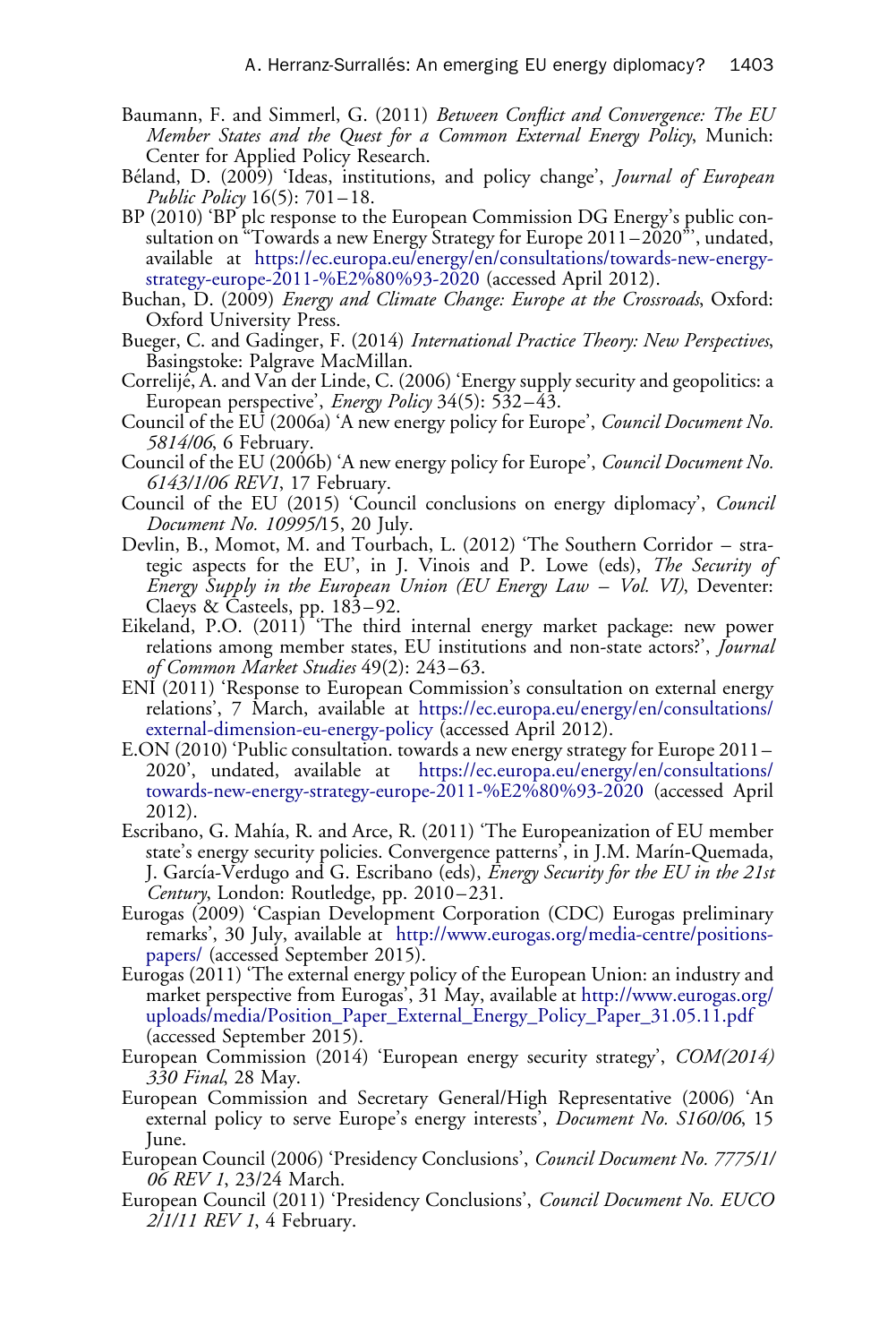- <span id="page-20-0"></span>European Parliament (2001) 'Security of energy supply (debate)', 13 November, <http://www.europarl.europa.eu/plenary/en/debates-video.html> (accessed September 2015).
- European Parliament (2003) 'Natural gas/petroleum product (debate)', 22 September, available at <http://www.europarl.europa.eu/plenary/en/debates-video.html> (accessed September 2015).
- European Parliament (2007) 'Towards a common European foreign policy on energy' (debate), 25 September, available at [http://www.europarl.europa.eu/](http://www.europarl.europa.eu/plenary/en/debates-video.html) [plenary/en/debates-video.html](http://www.europarl.europa.eu/plenary/en/debates-video.html) (accessed September 2015).
- European Parliament (2010) 'Security of gas supply (debate)', 21 September, available at <http://www.europarl.europa.eu/plenary/en/debates-video.html> (accessed September 2015).
- Finon, D. (2011) 'The EU foreign gas policy of transit corridors: autopsy of the stillborn Nabucco project', OPEC Energy Review 35(1): 47–69.
- Gasunie (2010) 'Towards a new energy strategy for Europe 2011–2020', 30 July, available at [https://ec.europa.eu/energy/en/consultations/towards-new-energy](https://ec.europa.eu/energy/en/consultations/towards-new-energy-strategy-europe-2011-%E2%80%93-2020)[strategy-europe-2011-%E2%80%93-2020](https://ec.europa.eu/energy/en/consultations/towards-new-energy-strategy-europe-2011-%E2%80%93-2020) (accessed April 2012).
- Goldthau, A. (2010) 'Energy diplomacy in trade and investment of oil and gas', in A. Goldthau and J.M. Witte (eds), *Global Energy Governance: The New Rules of* the Game, Washington DC: Brookings Institution Press, pp. 25–47.
- Goldthau, A. and Sitter, N. (2014) 'A liberal actor in a realist world? The Commission and the external dimension of the single market for energy', *Journal of Euro*pean Public Policy 21(1): 1452–72.
- Hall, P.A. (1993) 'Policy paradigms, social learning, and the state: the case of economic policymaking in Britain', Comparative Politics 25(3): 275-96.
- Hay, C. (2006) 'Constructivist institutionalism', in A.W. Rhodes, S.A. Binder and B.A. Rockman (eds), The Oxford Handbook of Political Institutions, Oxford: Oxford University Press, pp. 56–74.
- Helm, D. (2005) 'The assessment: the new energy paradigm', Oxford Review of Economic Policy 21(1):  $1-18$ .
- Herranz-Surrallés, A. (2012) 'Justifying enlargement in a multi-level polity: a discursive institutionalist analysis of the elites-public gap over EU enlargement', *Journal* of Common Market Studies 50(3): 385–402.
- Kangas, O.E., Niemelä, M. and Varjonen, S. (2014) 'When and why do ideas matter? The influence of framing on opinion formation and policy change', European Political Science Review  $\tilde{6}(1)$ : 73-92.
- Kern, F., Kuzemko, K. and Mitchell, C. (2014) 'Measuring and explaining policy paradigm change: the case of UK energy policy', *Policy & Politics*  $\overline{42}(4)$ :  $\overline{513} - 30$ .
- Kuzemko, K. (2014) 'Ideas, power and change: explaining EU–Russia energy relations', *Journal of European Public Policy*  $21(1)$ :  $58-75$ .
- Lavenex, S. (2004) 'EU external governance in "wider europe"', *Journal of European* Public Policy 11(4): 680-700.
- Maton, K. (2008) 'Habitus', in M. Grenfell (ed.), Pierre Bourdieu: Key Concepts, Durham: Acumen, pp. 49–66.
- Mayer, S. (2008) 'Path dependence and Commission activism in the evolution of the European Union's external energy policy', Journal of International Relations and Development 11(3): 251–78.
- McGowan, F. (1989) 'The single energy market and energy policy: conflicting agendas?', *Energy Policy* 17(6): 547–53.
- McGowan, R. (2011) 'Putting energy insecurity into historical context: European responses to the energy crises of the 1970s and 2000s', Geopolitics 16(3): 486– 511.
- Natorski, M. and Herranz-Surrallés, A. (2008) 'Securitizing moves to nowhere? The framing of the European Union's energy policy', *Journal of Contemporary Euro*pean Research 4(2): 71–89.